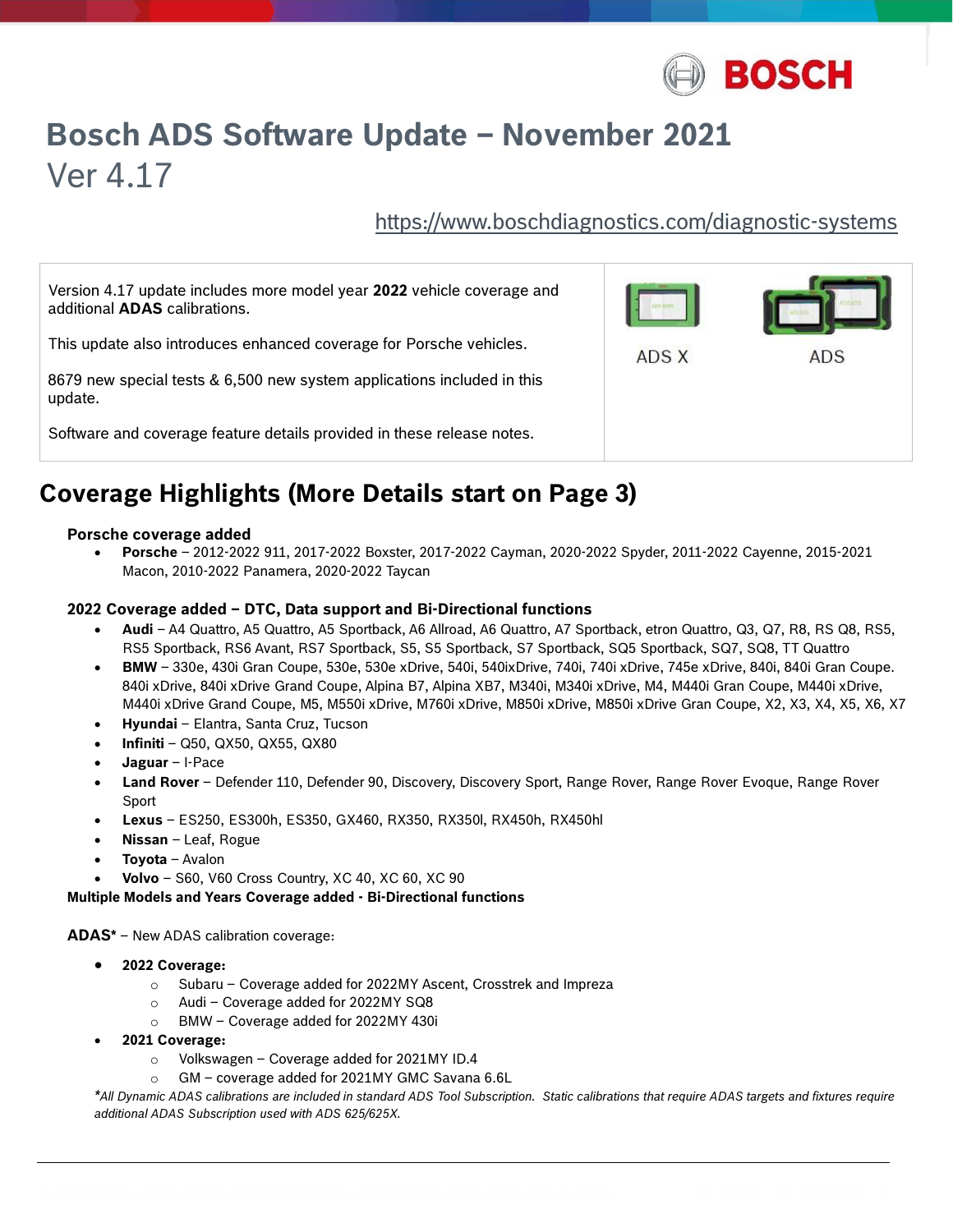## Software Highlights

- This update corrects a compatibility issue GM Techline Connect software (J2534 compliant products)
- Saved and Shared Reports will now be in PDF format
- **Improved Generic OBDII protocol search performance**
- **IMPROVED QUAREN SCAN DTC description lookup to find DTC matches more frequently**
- **Test Reports** 
	- o Capture, save, and print critical information on Test Completion reports such as VIN, odometer, Tech ID, Repair Order Number and more for better reporting and processing.
	- o Add up to four custom fields and personalize reports.

#### **SPECIAL TEST REPORT**

| 2005<br>Scan Date<br>11/19/2021 4:35 PM EST<br>Pontiac<br><b>VIN</b><br>XXXXXXXXXXXXXXXXXX<br>Odometer<br>98658<br>G <sub>6</sub><br>Base<br>Software Version 4 17 1 5<br>3.5<br>Tool<br>Bosch<br>Manufacturer<br><b>Tool Serial</b><br>ABCXYZ1234567890123<br>Number |                                             | Generated: 11/19/2021 4:35 PM EST<br>Repair order: 554678<br>Technician ID: 56765<br><b>Additional Field 1 : Info 1 here</b><br><b>Additional Field 2: Info 2 here</b><br><b>Additional Field 3: Info 3 here</b><br><b>Additional Field 4 : Info 4 here</b> |  |  |
|-----------------------------------------------------------------------------------------------------------------------------------------------------------------------------------------------------------------------------------------------------------------------|---------------------------------------------|-------------------------------------------------------------------------------------------------------------------------------------------------------------------------------------------------------------------------------------------------------------|--|--|
|                                                                                                                                                                                                                                                                       | Year<br>Make<br>Model<br>Submodel<br>Engine |                                                                                                                                                                                                                                                             |  |  |

#### **•** Personalize these reports in Settings, then Report Options

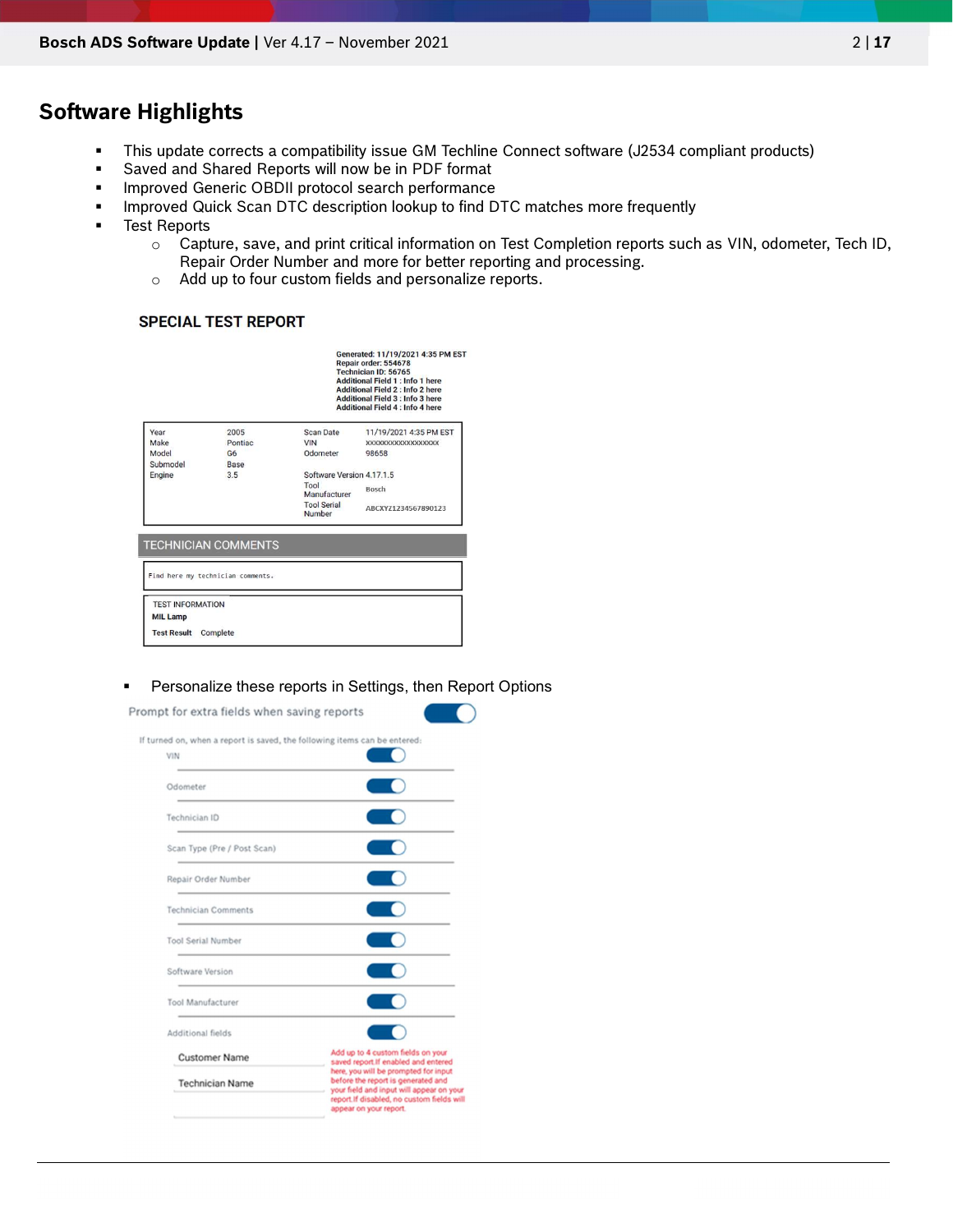## New Coverage Details – USA Domestic

## New Chrysler/Jeep/Ram Coverage--

#### 3 new Adjustment type special tests:

Front Caliper Substitution, Rear Brake Disc Substitution (Continental), VIN Lock

#### 7 new Actuation type special tests:

I/O Control All-Limp Home Mode active, I/O Control All-Red Lamp, I/O Control All-Yellow Lamp, Select Level Switches-Damping Mode Button, In Motion Menu, TPMS Failure Lamp, Under Inflation Lamp

#### New Ford Coverage--

#### 1 new Adjustment type special test:

Clutch System Test

## New GM Coverage

#### 5 new Adjustment type special tests:

Heated Oxygen Sensor Heater Resistance Learned Values Reset, Neutral Position Learning, Particulate Filter Pressure Sensor Reset, Reset Particulate Filter, Throttle Body Idle Air Flow Compensation Reset

#### 5 new Actuation type special test:

Left Front Shock Absorber Actuator, Left Rear Shock Absorber Actuator, Right Front Shock Absorber Actuator, Right Rear Shock Absorber Actuator, Seat Belt Retractor Motor

## New Coverage Details – USA Asian

### **New Honda/Acura Coverage-**

#### 10 new Actuation type special tests:

PTG-PTL Trouble Lamp, ACC Alarm Test, ACC Brake Actuator, ACC Indicator Light, ACC Information Display, ACC Relay, CMBS Brake, Flash Right Side Indicator, Turn On Right Side Indicator, SMART KEY OUT

#### New Hyundai Coverage--

o Added coverage for 57 new system applications

#### 17 new Adjustment type special tests:

Auto Detected Configuration Reset (ESP/ESC Only), Auto Detected Configuration Reset, ESC Variant Coding, HCU Air Bleeding Mode, Longitudinal G Sensor Calibration(HAC/DBC Only), SAS CALIBRATION(CAN-ESP Only), Steering Angle Sensor (SAS) Calibration, Resetting Auto Trans Adaptive Values, Reset Adaptive Values, Resetting Adaptive Values, Resetting E-CVVT Values,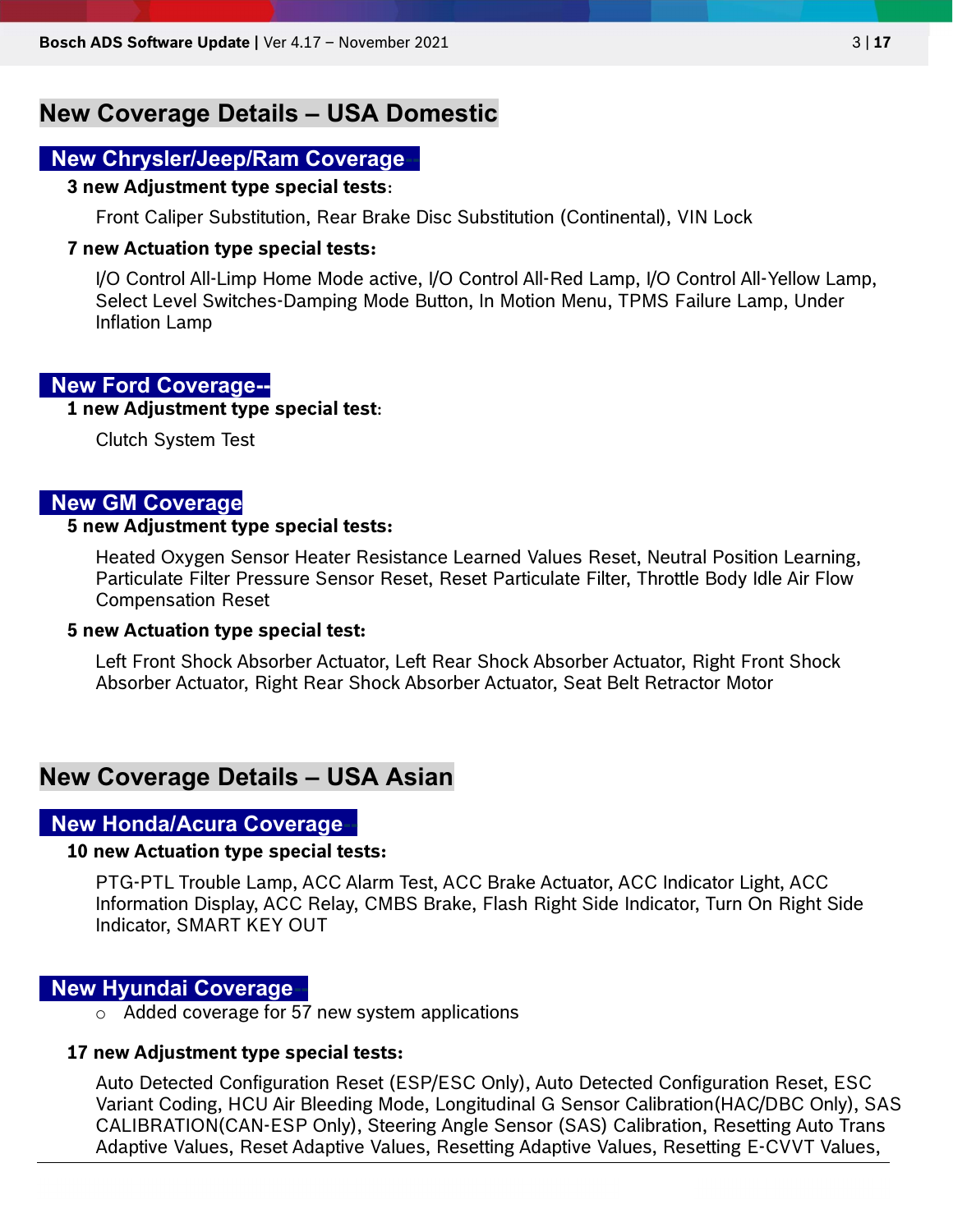Write VIN, Vehicle Name Writing, Wheel Sensor ID Writing, TPMS Reception Rate Measuring Mode, TPMS Test, WCT Reprogram

#### 320 new Actuation type special test:

Actuator Control - Apply, Actuator Control - Release, Electric Shuttle Valve-Left Front, Electric Shuttle Valve-Right Front, Inlet Valve-Left Front, Inlet Valve-Left Rear, Inlet Valve-Right Front, Inlet Valve-Right Rear, Motor, Outlet Valve-Left Front, Outlet Valve-Left Rear, Outlet Valve-Right Front, Outlet Valve-Right Rear, TCS Valve-Left Front, TCS Valve-Right Front, Compressor Off, Compressor On, Driver Air Mix Door-0%, Driver Air Mix Door-100%, Driver Air Mix Door-50%, Driver Mode Door-Floor, Driver Mode Door-Vent, Intake Door - Fresh, Intake Door - Recirc, Passenger Air Mix Door-0%, Passenger Air Mix Door-100%, Passenger Air Mix Door-50%, Assist side mirror folder, Assist Side Mirror High, Assist side mirror left, Assist Side Mirror Low, Assist side mirror right, Assist side mirror unfolder, ASSIST SIDE O/S MIRROR TURN SIGNAL, Assist Window Auto Down, Assist Window Auto Up, Passenger Rear Left Right Door Lock, Passenger Rear Left Right Door Unlock, Control Solenoid Valve (VFS) A, Pressure Control Solenoid (LP), Shift Control Solenoid Valve A(UD/B), Shift Control Solenoid Valve B(2-6/B), Shift Control Solenoid Valve C(35R/C), Shift Control Solenoid Valve D(OD/C), Shift Control Solenoid Valve E(SS-A), Torque Converter Clutch Solenoid Valve, Indicator ALL OFF, Indicator ALL ON, Drive Side Puddle Lamp, Driver Courtesy Lamp, Driver Door Lock, Driver Door Unlock, Driver Heater Control, Driver Rear Door Courtesy Light, Illumination, Interior Mood Lamp Output, Move DRIVE OUTSIDE MIRROR to the highest position, Move DRIVE OUTSIDE MIRROR to the lowest position, Move DRIVE OUTSIDE MIRROR to the most left position, Move DRIVE OUTSIDE MIRROR to the most right position, Operate DRIVE SIDE FOLD, Operate DRIVE SIDE UNFOLD, Operate DRIVE SIDE WINDOW AUTO DOWN, Operate DRIVE SIDE WINDOW AUTO UP, Operate DRIVE SIDE WINDOW DOWN, Operate DRIVE SIDE WINDOW UP, Pocket Light Output(Option), Rear Assist Side Door Curtain Down(Only Windows Close Status), Rear Assist Side Door Curtain Up(Only Windows Close Status), Rear Driver Side Door Curtain Down(Only Windows Close Status), Rear Driver Side Door Curtain Up(Only Windows Close Status), Rear Driver Side Window Auto Up, Rear Driver Window Auto Down, Rear Driver Window Down, Rear Driver Window Up, Rear Mood Lamp(Both Left and Right), Rear Pocket Lamp(Both Left and Right), Window Lock to Driver Door Module, A/C Compressor Relay, A-C Compressor Relay, Canister Purge Valve, Canister Shut Off Valve (OBD-2 Only), Canister Shut Off Valve Clocked(OBD-2 Only), Canister Shut Off Valve Toggling(OBD-2 Only), Canister Shut Off Valve(OBD-2 Only), Cooling Fan PWM, Cruise Control Main Lamp(Option), Cruise Control SET Lamp(Option), CVVT Exhaust, Electronic Waste Gate Valve (Turbo Only), Engine Check Lamp [MIL], Engine Check Lamp(MIL), ETC Motor, EVAP Leak Test, Exhaust Gas Recirculation, Fan Motor Control-High Speed, Fan Motor Control-Low Speed, Fan PWM, FPCM pressure control, Fuel Open Loop, Fuel Pressure Indicator Lamp, Fuel Pressure Ragulator (GDI Only), Fuel Pressure Regulator (GDI Only), Fuel Pump Control(1st stage), Fuel Pump Relay(1st stage), Fuel Pump Relay, High Pressure Fuel Pump Control, Ignition Coil 1, Ignition Coil 2, Ignition Coil 3, Ignition Coil 4, Ignition Coil Enable-Disable-#1, Ignition Coil Enable-Disable-#2, Ignition Coil Enable-Disable-#3, Ignition Coil Enable-Disable-#4, Injector Disable-Cylinder 1, Injector Disable-Cylinder 2, Injector Disable-Cylinder 3, Injector Disable-Cylinder 4, ISG Lamp, Main Relay, Norminal Idle Speed Offset, O2 Heater Front (B1-S1), O2 Heater Front, O2 Heater Rear (B1-S2), O2 Heater Rear, Oil Change Warning Lamp(Option), Oil Control Valve - Exhaust Bank 1(Option), Oil Control Valve - Exhaust Bank 1, Oil Control Valve - Intake Bank 1, Oil Control Valve - Intake Bank1, Over speed indicator(Option), Radiator Cooling Fan PWM, Read VIN, TCI Bypass Valve (Turbo Only), Turbo waste gate(WGT) valve, Variable Intake Manifold 1 (Option), Variable Intake Solenoid(Option), VCM Motor(Option), Waste Gate Valve (Turbo Only), (LED) DRL Lamp LH, (LED) DRL Lamp RH, 3LH SBR Left Indicator, 3RH SBR Center Indicator, All Door Lock Signal Output(to PTGM), Assist Mirror Position Down, Assist Mirror Position Left, Assist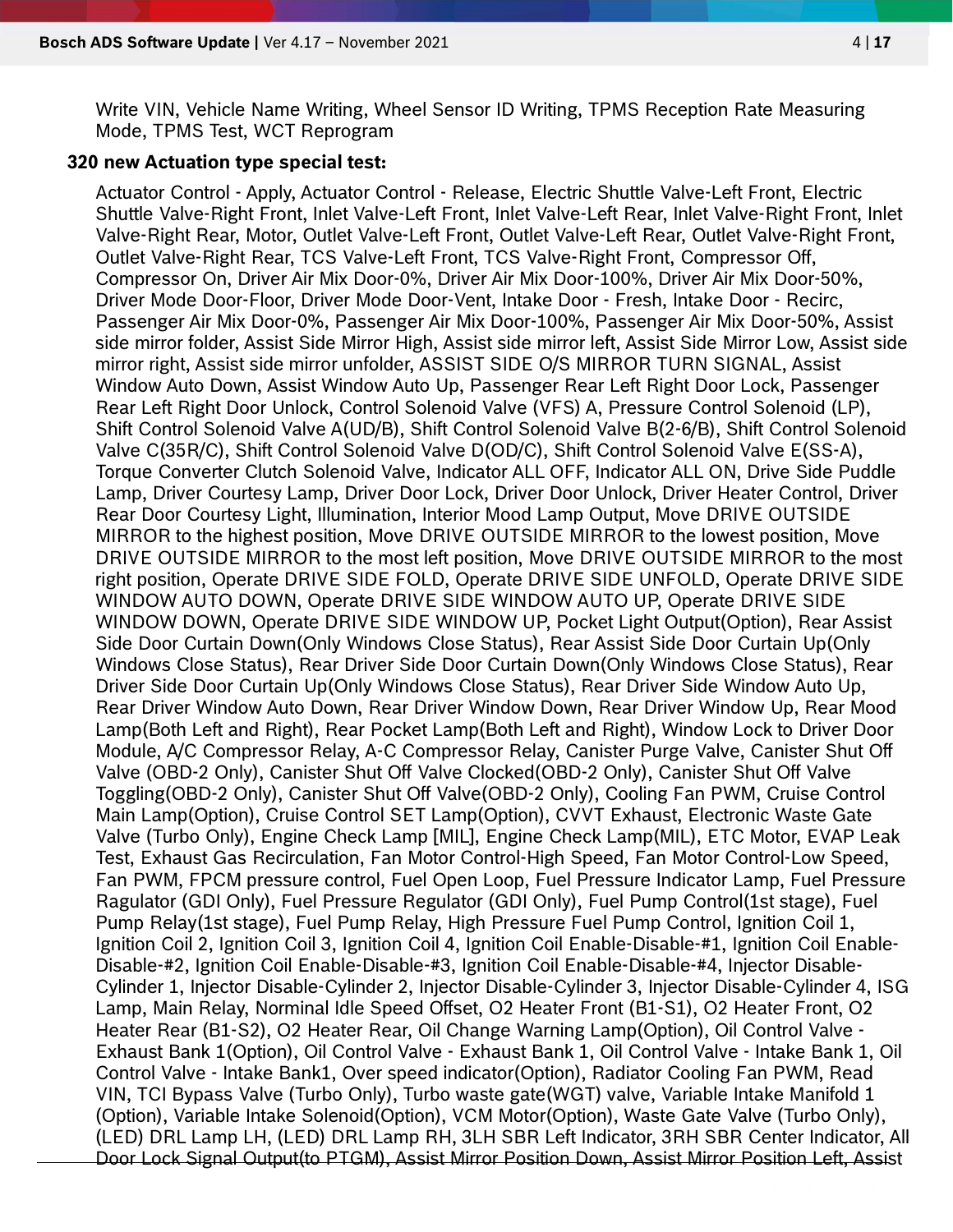Mirror Position Right, Assist Mirror Position Up, Assist Seat Belt Indicator (Option), Assist Seat Belt Indicator, ATM Solenoid, Auto Light Power, AV Tail, BCM Internal Buzzer Output, Burglar Horn Relay, Central Door Lock Indicator, Central Door Lock Relay, Central Door Unlock Relay, D\_DRL Relay, Dead Lock Relay, Defogger / Deicer Relay, Driver Door Unlock Relay, Driver Seat Belt Indicator, DRL Relay(Canada), Europe Cornering Lamp Left Relay Output, Europe Cornering Lamp Right Relay Output, External Buzzer Output, Flasher Sound Relay(Option), Folding Mirror Relay, Foot Lamp Output(Option), Foot Lamp Output, Front Fog Lamp Indicator, Front Fog Lamp Relay, Front Washer Motor Output, Glove Box Lamp Output, Hazard Relay, Head Lamp High Indicator, Head Lamp High Output, Head Lamp Low Indicator, Head Lamp Low Output, Head Lamp Low Signal, Head Lamp Washer Relay, Heated Handle Indicator(Option), Heated Handle Indicator, Heated Handle Output(Option), Heated Handle Output, Heated Washer Nozzle Output, Horn Relay(NA), Horn Relay, Interior Lamp Autocut Relay Output(Option), Interior Mood Lamp Output, IOD Relay, Key Hole Illumination (Manual Key Type), Key Hole Illumination, Key Interlock Solenoid(Manual Key Type), Lamp Load Power Relay, Luggage Lamp Relay, Manual HLLD Signal Output, Mirror Folding Operation (Option), Mirror Unfolding Operation (Option), Multimedia Load Power Relay, Navi Wakeup Signal Output, Optional Rear Seat Warmer - Left, Optional Rear Seat Warmer - Right, Over Speed Warning Indicator, Parking Brake Indicator, PAS Indicator (RPAS Off Indicator), PAS Indicator/RPAS OFF Indicator, PAS/RPAS Buzzer Output, Power Window Relay, Puddle Lamp Output, Rear Curtain DN Output, Rear Curtain Up Output, Rear Fog Lamp Indicator, Rear Fog Lamp Relay (Option), Rear Fog Lamp Relay, Rear Power Window LH Up Relay, Rear Room Lamp Output, Rear Seat Belt Center Indicator (Option), Rear Seat Belt Center Indicator, Rear Seat Belt Left Indicator (Option), Rear Seat Belt Left Indicator, Rear Seat Belt Right Indicator (Option), Rear Seat Belt Right Indicator, Rear Washer Motor, Rear Wiper Relay, RKE Tailgate Signal Output(to PTGM), Room Lamp Output, RPAS Switch Indicator (Option), Safety Power Window Enable, Security LED Output, Start Inhibit Relay, Static Bending LH Output, Static Bending RH Output, Stop Lamp, SunRoof Power Relay control, Tail Interior Lamp, Tail Lamp Indicator, Tail Lamp Output, Tailgate/Trunk Release Relay, Turn LH Output

#### **New Kia Coverage-**

#### 1 new Adjustment type special test:

TPMS Test

#### New Mitsubishi Coverage-

1 new Actuation type special test:

LED LH INDICATOR

#### New Nissan Coverage

o Added coverage for 438 new system applications

#### 178 new Adjustment type special tests:

Lock Operation, Slow Mode, ABS Motor, Booster Solenoid, Brake Operation, Brake Release, FR LH ABS Solenoid (ACT), FR LH ABS SOLENOID(ACT), FR LH SOL, FR RH ABS Solenoid (ACT), FR RH ABS SOLENOID(ACT), FR RH SOL, Front Left Solenoid, Front Right Solenoid, Rear Left Solenoid, Rear Right Solenoid, RR LH ABS Solenoid (ACT), RR LH ABS SOLENOID(ACT), RR LH SOL, RR RH ABS Solenoid (ACT), RR RH ABS SOLENOID(ACT), RR RH SOL, Solenoid Actuator Driving FR 2 Wheels, Solenoid Actuator Driving FR-LH, Solenoid Actuator Driving FR-RH,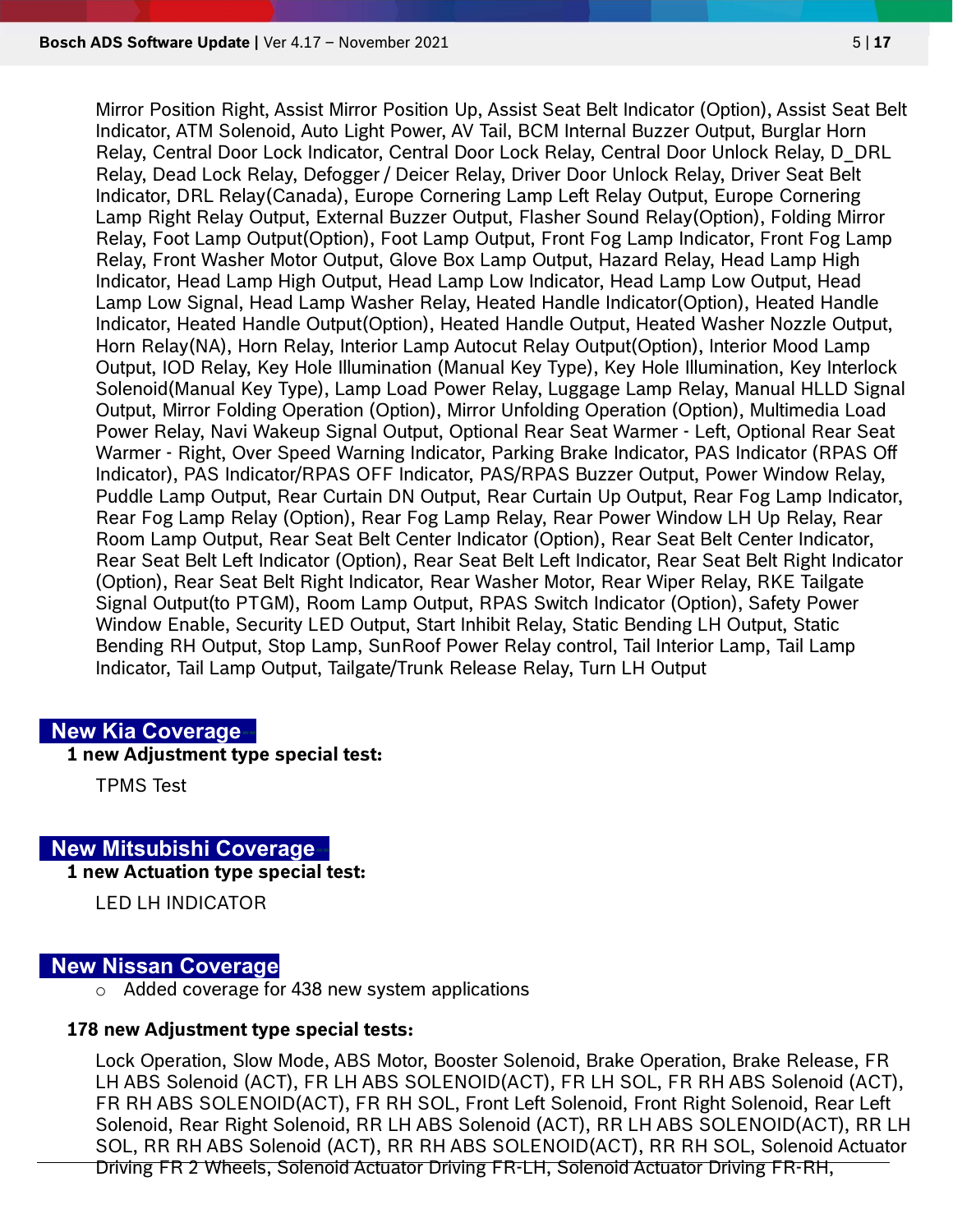Solenoid Actuator Driving RR 2 Wheels, Solenoid Actuator Driving RR-LH, Solenoid Actuator Driving RR-RH, Solenoid Driving FR-LH, Solenoid Driving FR-RH, Solenoid Driving RR, Solenoid Driving RR-LH, Solenoid Driving RR-RH, Stop Lamp On Relay, Stop Light Relay, Accelerator Pedal Actuator Test 1, Accelerator Pedal Actuator Test 2, ANC Test Tone, Voltage Pattern Output, Levelizer Test, Low Beam Swivel Test Left, Low Beam Swivel Test Right, LOW BEAM TEST LEFT, LOW BEAM TEST RIGHT, ETS S-V, MEMORY SW INDCTR, MIRROR MOTOR LH, MIRROR MOTOR RH, A/C Indicator, A-C INDICATOR, ACC Indicator, Accy/RAP Relay, Activate the Starter Cut Relay, Air Conditioner Test, Answer Back With I-Key Unlock, Anti Key Lock In Function, AS Seat Lamp Test, Assist Seat Lamp Test, Auto ACC 1, AUTO ACC 2, Automatic Back Door, Back Door/Trunk Lock Relay, Back Door/Trunk Unlock, Back Dr Open Warn, Battery Saver, Boot/Trunk Open, Brake SW, Brake Switch, Cargo Lamp Output, Confirm Dongle ID, Cornering Lamp Test, Daytime Running Light, Door Handle Lamp Test, Door Lock Ind, Door Lock Indicator, Door Lock, Door Warning Test, Driver Seat

#### 634 new Actuation type special tests:

Decel G Sensor Calibration, Finish Brake Pad Replacement, Initialization Position Adjustment, Longitudinal G Sensor Calibration, Start Brake Pad Replacement, Steering Angle Sensor Adjustment, Steering Angle Sensor Calibration, System Mode Change, Valve Calibration, Valve Check, Valve Flushing, Reset Oil Deterioration Information, Rotary Position Sensor Learn, Anti Theft Alarm Trigger Setting, Anti-Lock Out Set, Auto Door Lock, Auto Light Logic Setting, AUTOMATIC DOOR UNLOCK SELECT, Automatic Lock Setting, Automatic Lock/Unlock Set, BCM Diagnosis When Engine Does Not Start, BCM Diagnosis When the Door Lock Is Malfunctioning, Custom A/Light Setting, Diagnosis for Remote Engine Starter, Door Lock / Unlock, Engine Start by I-Key, Horn Chirp Setting, Horn With Keyless Lock, ID Read, Ignition Battery Saver Set, Illumination Delay Setting, Interior Light/Door Lock Interaction Setting, Lock/Unlock By I-Key, Multi Answer Back Setting, Program Key Fobs, R Lamp Timer Logic Setting, REMO CONT ID CONFIR, Remo Cont ID Erase, REMO CONT ID REGIST, Reset to Default Settings, Retained Power Setting, Room Lamp Off Timer Setting, Room Lamp On Timer Setting, Room Lamp Timer Setting, Set R-DEF Timer, Tire Pressure Sensor Registration, Trunk Open Set, Wiper Speed Setting, CLUTCH SENSOR RESET, Finish Brake Pad Replacement, G Sensor Calibration, Initialization Position Adjustment, Pressure Sensor Initialization, Start Brake Pad Replacement, System Mode Change, A/F Initial Learning, A/F Sensor Response Diagnosis Status B1, A/F Sensor Response Diagnosis Status B2, Active Control Engine Mounting A, Active Control Engine Mounting B, Adaptives After Replacing Particulate Filter, AFT Maintenance, After Camshaft Position Sensor Replacement, After Clutch Pedal Switch Replacement, After Crankshaft Position Sensor Replacement, After Electric Throttle Control Actuator Replacement, After Fuel Injector Replacement, After Fuel Rail Pressure Sensor Replacement, After High Pressure Fuel Pump Replacement, After Turbocharger Replacement, After Turbocharger Solenoid Valve Replacement, Air Fuel Ratio Correction Value, Air Fuel Ratio Sensor, AP Position Learn Clear, Battery Discharge Current Integration Clear, CC/SL Program, Check Fuel Lines, Clear Air-Fuel Ratio Learning, Clear ETC Learning, Clear E-VTC Op Learned Angle (Exh), Clear E-VTC Op Learned Deviation Angle (Exh), Clear FFD, Clear LPG Air-fuel Ratio Learning, Clear Normal TAS Learning, Clsd Thl Pos Learn, Clutch Pedal End Stroke, CML Battery Discharge Current Integration Clear, CO Adjustment, Cumulative Sub-Battery Discharge Current Clear, DPF Regeneration, Dual battery relay voltage drop count data clear, EGR Control Valve Closed Position Learning, Electric Intake Valve Timing Control Learning, Engine Adaptive, Engine basis parts value 1 and 2 clear, Ethanol Concentration, EVAP System Close, Fuel Pressure Release, Fuel Supply Prevention, G Sensor Calibration, GPF Service Regeneration Reset Routine Execution, High Pressure Fuel Circuit Fault Finding, High Pressure Fuel Pump Total Starts Counter Clear, Idle Air Vol Learn, Idle Air Volume Learn, Ignition Timing (ADV), Ignition Timing Adjustment, Injection Pump Adaptive, Injection Timing, Interval of Oil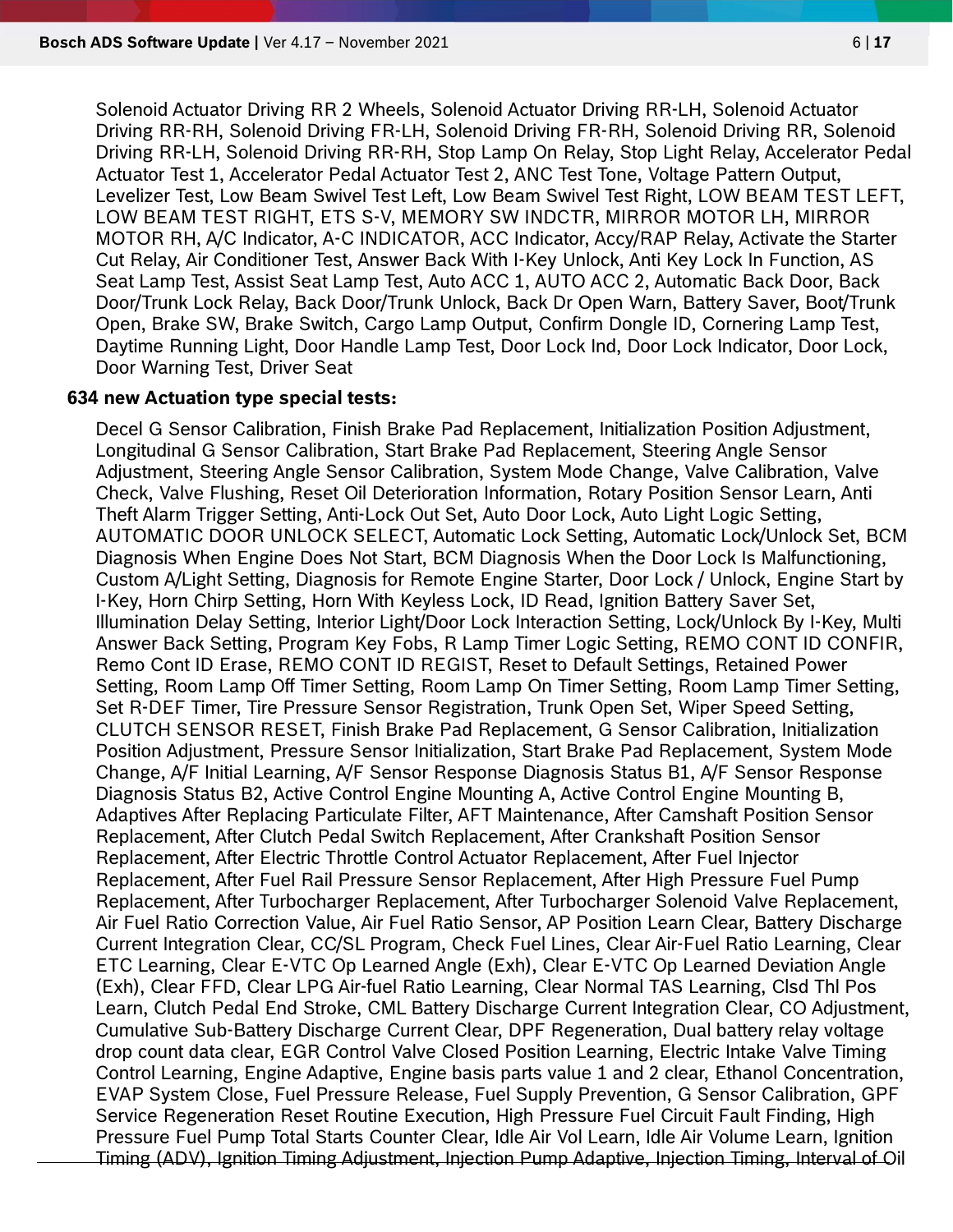Change (OCS) Oxidation, M/T Neutral Pos Learn, Misfire Count (Past), Misfire count (real-time), Number of Starting 1, Number of Starting 2, Number of Starting 3, Number of Starting 4, Number of Starting Cycles, Oil Change Interval (OCS) Dilution, Programmed Values, Programming Reinitialization, Regeneration of Gasoline Particulate Filter, Reset Fuel And Timing Learn Tables, Reset Fuel Consumption Short Term Log, RTCV Actuator Calibrate, Save/Write Data for CPU Replace, SC Magnetic Clutch Engage Count Clear, Self-Learning Cont, Solenoid VTC Operation Start Duty Learning, Start OBD test: Catalytic converter, Start OBD test: O2 sensors, Starter Operation Count Clear, Starter Operation Counter Clear, Stop/Start engine restart cause data recorder, Stop/Start engine stall cause data recorder, Stop/Start prohibit cause data recorder, Sub-Starter Generator Oper Count Clear, Supercharger Magnet Clutch Engagement Count Clear, Target Idle RPM Adjustment, Target IGN TIM ADJ, Target Ignition Timing Hold, V/T Control Learn, Valve Timing Adjustment, Valve Timing Offset Data Clear, Valve Timing Offset Data Writing, Vcr Base Position Learning, VIN Registration, VVEL Position Sensor Adj Prepare, Waste Gate Actuator Position Learning Value Clear, Waste Gate Regulation, Write Fuel Learn Value, Write High Pressure Fuel Pump Total Starts Count, Write Starter Operation Count, ALC Setting, Cause of Auto Cancel 2, Cause of Auto Cancel 4, Cause of Auto Cancel 6, FEB Operation Mileage, VIN Registration, Zero Point Reset Function, ID Registration, Air Bleeding, Auto Park Inhibition, Auxiliary Gearbox Clutch Point Learning, Clutch Point Learning, Computer Programming, Conform CVTF Deterioration, ECO Mode Reset Function, Electric O.P Air Bleeding, Electric Oil Pump Air Bleeding, Engine Brake Adjustment, Erase Calibration Data, Erase Learning Value, Erase Memory Data, Erase Statistic Memory, FWD Clutch Point Learning, G Sensor Calibration, Launch Control Counter Reset, Programming Selections/Engaging Zones, Reset Adaptation Values for Shift Operation, Save Computer Data, Shift Drum Reference Position, Teach-in Of Selection Range Sensor, Upshifts, VIN Registration, Write Saved Data

## New Toyota/Lexus Coverage

o Added coverage for 445 new system applications

#### 1239 new Actuation type special tests:

4WD Auto Mode Indicator, 4WD Control Prevention Mode, 4WD Warning Light, Activate the 4WD Lock Light, Activate the Slip Indicator Light, ABS Front Left Hold Solenoid, ABS Front Left Release Solenoid, ABS Front Right Hold Solenoid, ABS Front Right Release Solenoid, ABS Rear Left Hold Solenoid, ABS Rear Right Hold Solenoid, ABS Rear Right Release Solenoid, ABS Solenoid (SFLH), ABS Solenoid (SFLR), ABS Solenoid (SFRH), ABS Solenoid (SFRR), ABS Solenoid (SRLH), ABS Solenoid (SRLR), ABS Solenoid (SRRH), ABS Solenoid (SRRR), ABS Solenoid, ABS Warning Light, Accumulator Zero Down, Activate the Slip Indicator Light, ARS Warning Light, A-TRC(TRAC) Indicator Light, Auto LSD Indicator Light, Auto Mode, BH Operated Light, BH Standby Indicator, BH Standby Light, Brake Warning Light, Buzzer, Check Mode, Crawl Control Light, Cruise Control-PCS-LKA Buzzer, DAB Indicator Light, Downhill Assist Control Light, DSS Signal Buzzer, EBS Relay, ECB Control Invalid, ECB Main Relay 2, ECB Main Relay, ECB Main Relay2, ECB Motor Relay, ECB Motor Relay2, ECB Solenoid (SC1), ECB Solenoid (SC2), ECB Solenoid (SCC), ECB Solenoid (SGH), ECB Solenoid (SLA) Valve Close, ECB Solenoid (SLA), ECB Solenoid (SLAFL) Valve Close, ECB Solenoid (SLAFL) Valve Open, ECB Solenoid (SLAFL), ECB Solenoid (SLAFL2), ECB Solenoid (SLAFR) Valve Close, ECB Solenoid (SLAFR) Valve Open, ECB Solenoid (SLAFR), ECB Solenoid (SLAFR2), ECB Solenoid (SLARL) Valve Close, ECB Solenoid (SLARL) Valve Open, ECB Solenoid (SLARL), ECB Solenoid (SLARL2), ECB Solenoid (SLARR) Valve Close, ECB Solenoid (SLARR) Valve Open, ECB Solenoid (SLARR), ECB Solenoid (SLARR2), ECB Solenoid (SLR) Valve Close, ECB Solenoid (SLR), ECB Solenoid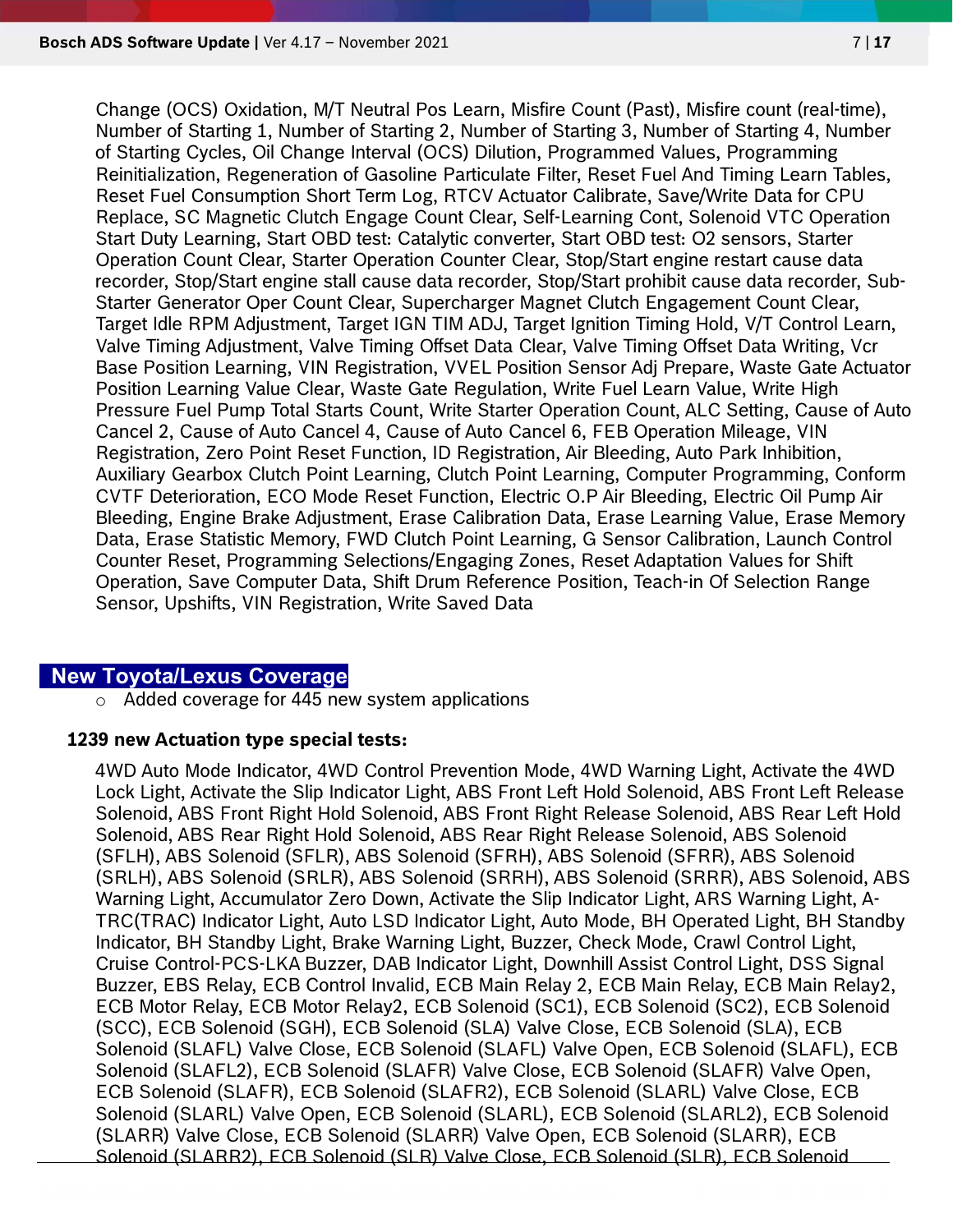(SLRFL) Valve Close, ECB Solenoid (SLRFL) Valve Open, ECB Solenoid (SLRFL), ECB Solenoid (SLRFL2), ECB Solenoid (SLRFR) Valve Close, ECB Solenoid (SLRFR) Valve Open, ECB Solenoid (SLRFR), ECB Solenoid (SLRFR2), ECB Solenoid (SLRRL) Valve Close, ECB Solenoid (SLRRL) Valve Open, ECB Solenoid (SLRRL), ECB Solenoid (SLRRL2), ECB Solenoid (SLRRR) Valve Close, ECB Solenoid (SLRRR) Valve Open, ECB Solenoid (SLRRR), ECB Solenoid (SLRRR2), ECB Solenoid (SMC), ECB Solenoid (SMC/SRC/SCC), ECB Solenoid (SMC1), ECB Solenoid (SMC2), ECB Solenoid (SMC-SRC-SCC), ECB Solenoid (SRC), ECB Solenoid (SSA), ECB Solenoid (SSC), ECB Warning Indicator, ECB Warning Light, EPB Warning Light, H/B Motor Relay, H-B Motor Relay, Indicat. Lamp VSC OFF, Inspection Mode, Motor Relay Control, Motor Relay, PKB Full Release Control, PKB Light, PKB Lock Control, PKB Release Control, Power Supply Air Bleeding Pattern2, PPS Solenoid, Pre Crash Brake OFF Light, Pre-Charge Pump, Pump Check Pattern, RL Wheel Air Bleeding Pattern, RR Wheel Air Bleeding Pattern, Signal Check, Slip Indicator Light, Solenoid Relay, Stop Light Relay, Stop light System Indicator Light, Stroke Simulator Cut Valve Pattern, Tire Pressure Indicator, Tire Pressure Light, TPMS Warning Light, Trac Motor Relay, TRAC Solenoid (SPFL), TRAC Solenoid (SPFR), TRAC Solenoid (SRCF), TRAC Solenoid (SRCR), TRAC Solenoid (SRMF), TRAC Solenoid (SRMR), TRC OFF Indicator Light, TRC(TRAC) Motor Relay, TRC(TRAC) OFF Indicator Light, VSC OFF Indicator Light, VSC Warning Light, VSC/TRAC Off Indicator Light, VSC/TRAC Solenoid, VSC/TRC Solenoid (SMF), VSC/TRC Solenoid (SMR), VSC/TRC Solenoid (SPFL), VSC/TRC Solenoid (SPFR), VSC/TRC Solenoid (SRCF), VSC/TRC Solenoid (SRCR), VSC/TRC Solenoid (SRMF), VSC/TRC Solenoid (SRMR), VSC-TRAC Off Indicator Light, VSC-TRAC Solenoid (SMF), VSC-TRAC Solenoid (SMR), VSC-TRAC Solenoid (SPFL), VSC-TRAC Solenoid (SPFR), VSC-TRAC Solenoid (SRCF), VSC-TRAC Solenoid (SRCR), VSC-TRAC Solenoid (SRMF), VSC-TRAC Solenoid (SRMR), VSC-TRC(TRAC) Solenoid, Advice Display, AFS Alarm Display, AFS OFF Indicator, Auto High Beam Control Indicator, Auto High Beam Warning Indicator, Automatic High Beam Indicator, Automatic High Beam Operation, Clearance Light, Cornering Light, Cornering Light-Front Side Illuminate Light, Daytime Running Light, Drive Swivel Motor LH LEFT, Drive Swivel Motor LH, Drive Swivel Motor RH RIGHT, Drive Swivel Motor RH, Drive The Leveling Motor, Extra High Beam, Front Fog Light, Headlight Cleaner, Headlight High Beam, Headlight Indicator, Headlight Leveling Indicator, Headlight Low Beam, High Beam Indicator, High Beam LH, High Beam RH, Indicate AFS OFF Lamp, Left High Beam, Left Turn Signal Light, Right High Beam, Right Turn Signal Light, Variable Shade Beam LH, Variable Shade Beam LH/RH, Variable Shade Beam LH-RH, Variable Shade Beam RH, Clearance Light, Cornering Light-Front Side Illuminate Light, Daytime Running Light, Headlight Cleaner, Headlight High Beam, Headlight Low Beam, A/M Servo Pulse(FR D), A/M Servo Pulse(FR P), A/O Servo Pulse(FR D), A/O Servo Pulse(FR P), A/O Servo Pulse(Rr D), A/O Servo Pulse(Rr P), Activate the Air Inlet Damper Target Pulse, Activate the Electric Heater1 Relay, Activate the Electric Heater2 Relay, Activate the Electric Heater3 Relay, Activate the Mirror Heater Relay, Activate the Rear AC Magnet Valve, Activate The Water Pump, Air Inlet Damper (Rear), Air Inlet, Air Mix Damper (Driver Side), Air Mix Damper (Passenger Side), Air Mix Damper (Rear), Air Mix Servo Targ Pulse(D), Air Mix Servo Targ Pulse(P), Air Mix Servomotor Pulse D Side, Air Outlet (Front), Air Outlet (Rear), Air Outlet Damper (Driver Side), Air Outlet Damper (Passenger Side), Air Outlet Damper (Rear), Air Outlet DEF, Air Outlet Rear FOOT (Driver Side), Air Outlet Rear FOOT (Passenger Side), Air Outlet Servometer Pulse (D), Air Purifier Mode, Air Purifier(Ion), Assist Fan, Batt Cool Down Servo Targ Pls, Battery Magnetic Valve, Blower Motor, Compressor Target Speed, Cool A/M Servo Pulse(D), Cool A/M Servo Pulse(P), Cool Air Bypass Damper (Driver Side), Cool Air Bypass Damper (Passenger Side), Cool Air Bypass Pls(P), Cool Air Bypass Pulse, Cooling Electric Expansion Valve, DEF A/O Servo Pulse(D), Defogger Relay Rear, Dehumidification Magnetic Valve, Deicer Relay Front, Diffuse Pulse(R), Electric Heater1, Electric Heater2, Electric Heater3, Electric Water Heater, Electrical Fan, Emission Pulse(R), Evaporator Magnetic Valve, Face A/O Servo Pulse(D), Face A/O Servo Pulse(P), Foot A/O Servo Pulse(D), Foot A/O Servo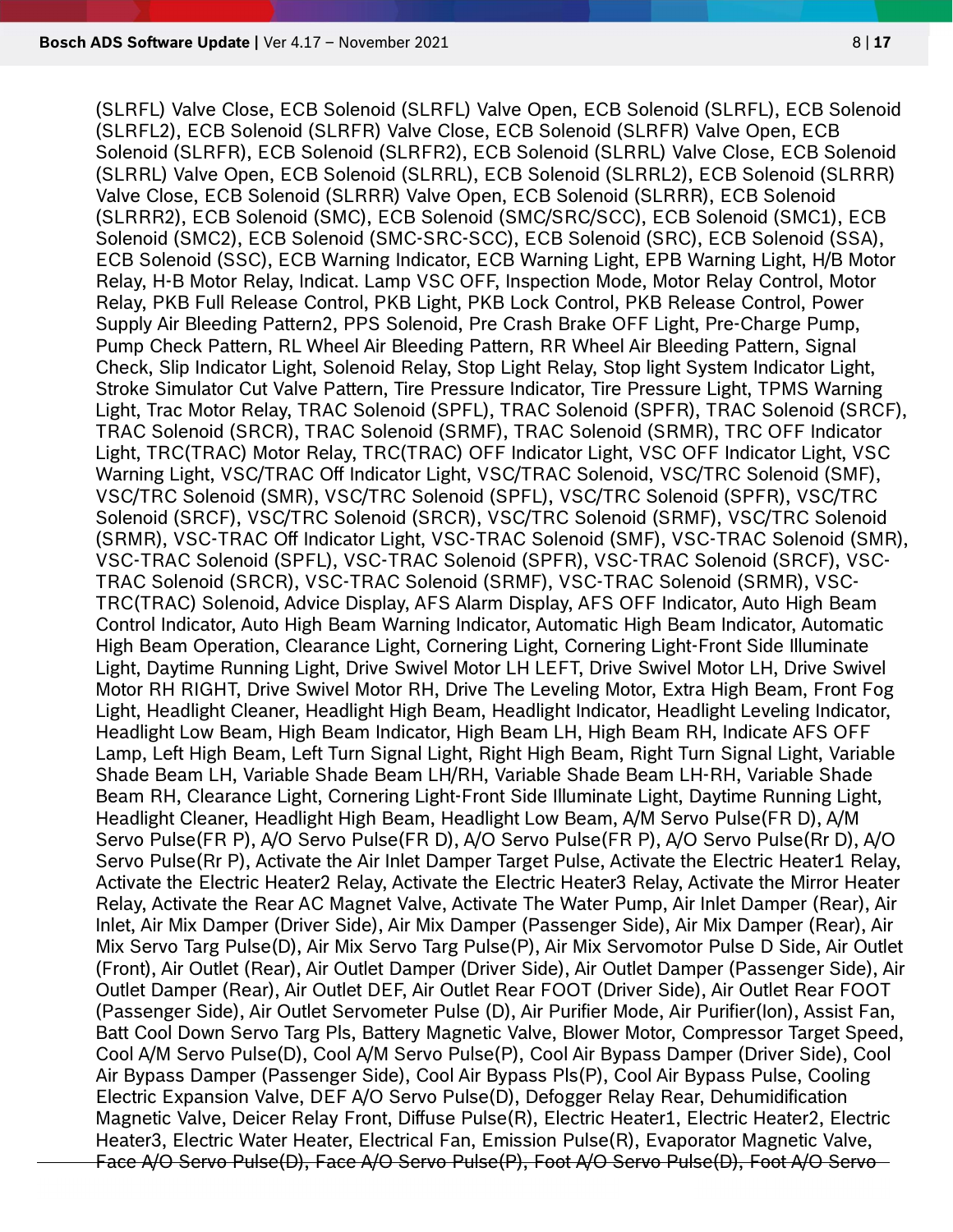Pulse(P), Front Left Seat Blower, Front Left Seat Heater, Front Right Seat Blower, Front Right Seat Heater, Heat Exchange Shut Valve, Heater Valve, Heating Electric Expansion Valve, Heating Three-way Valve, High Pressure Magnetic Valve, High Voltage Electric Heater, Hot A/M Servo Pulse(D), Hot A/M Servo Pulse(P), HWD Relay, Ion Generator, Low Pressure Magnetic Valve, Lower Air Mix (Driver Side), Lower Air Mix (Passenger Side), M/H Bypass Cool Servo Pls, M/H Bypass Hot Servo Pls, Magnetic Clutch Relay, Magnetic Valve Operation, Middle Pressure Magnetic Valve, Mirror Heater Relay, Oxygen Drive, Rear A/M Servo Pulse(P), Rear A-C Mag Valve, Rear Air Mix Servo Target Pulse, Rear Blower Motor, Rear Left Seat Blower, Rear Left Seat Heater, Rear Right Seat Blower, Rear Right Seat Heater, Refrigerant Gas Volume Check, Seat Heater Active Level, Steering Heater, Upper Air Mix (Driver Side), Upper Air Mix (Passenger Side), Viscous Heater, Water Pump, Accumulator Valve, Compressor Motor Relay, Damper Step FL (Electric Current), Damper Step FL, Damper Step FR (Electric Current), Damper Step FR, Damper Step RL (Electric Current), Damper Step RL, Damper Step RR (Electric Current), Damper Step RR, Exhaust Solenoid1, Exhaust Solenoid2, FL Gas Spring Switch Valve, FL Wheel Up/Down, Four-Wheel Damping Force Full Hard, Four-Wheel Damping Force Full Soft, FR Gas Spring Switch Valve, FR Wheel Up/Down, Front Gate Valve, Front Left Height Solenoid, Front Left Sole

## New Coverage Details – USA European

## New Alpha Romeo Coverage-

2 new Adjustment type special tests:

Front Caliper Substitution, Rear Brake Disc Substitution (Continental)

#### 2 new Actuation type special tests:

TPMS Failure Lamp, Under Inflation Lamp

## **New Audi Coverage-**

o Added coverage for 3894 new system applications

#### 3085 new Adjustment type special tests:

Lens Heater Control Value, Output Tests (03), System Adjustment Control Value, System Adjustment, System Identification, Theft Protection Control Value, Theft Protection, System Adjustment Control Value, Act Tst Precrash ICM Disp Text Ctrl ICM Disp Text, Act Tst Precrash Pretens Ctrl Tensioning Char, Act Tst Precrash Veh Conditioning Ctrl Veh Conditioning, Active Headrest Control Onoff, Actuator Test Crash Intensity 1, Actuator Test Crash Intensity 2, Actuator Test Crash Intensity 3, Actuator Test Crashsignal Control Crash Direction, Actuator Test Crashsignal Control Crash Intensity, Actuator Test Crashsignal Control Onoff, Actuator Test Highvoltage Disable Control Highvoltage Disable, Actuator Test Highvoltage Disable Control Onoff, Actuator Test Highvoltage Disable, Actuator Test Precrash ICM Display Text Control Onoff, Actuator Test Precrash ICM Display Text, Actuator Test Precrash Pretensioner Control Onoff, Actuator Test Precrash Pretensioner Control Side, Actuator Test Precrash Vehicle Conditioning Control Onoff, Actuator Test Precrash Vehicle Conditioning, Actuator Test USM Control Crash Severity, Actuator Test USM Control Onoff, Actuator Test USM Crash Type Front Driver, Actuator Test USM Crash Type Front Passenger, Actuator Test USM Crash Type Pedestrian Protection, Actuator Test USM Crash Type Rear Driver, Actuator Test USM Crash Type Rear Passenger, Actuator Test USM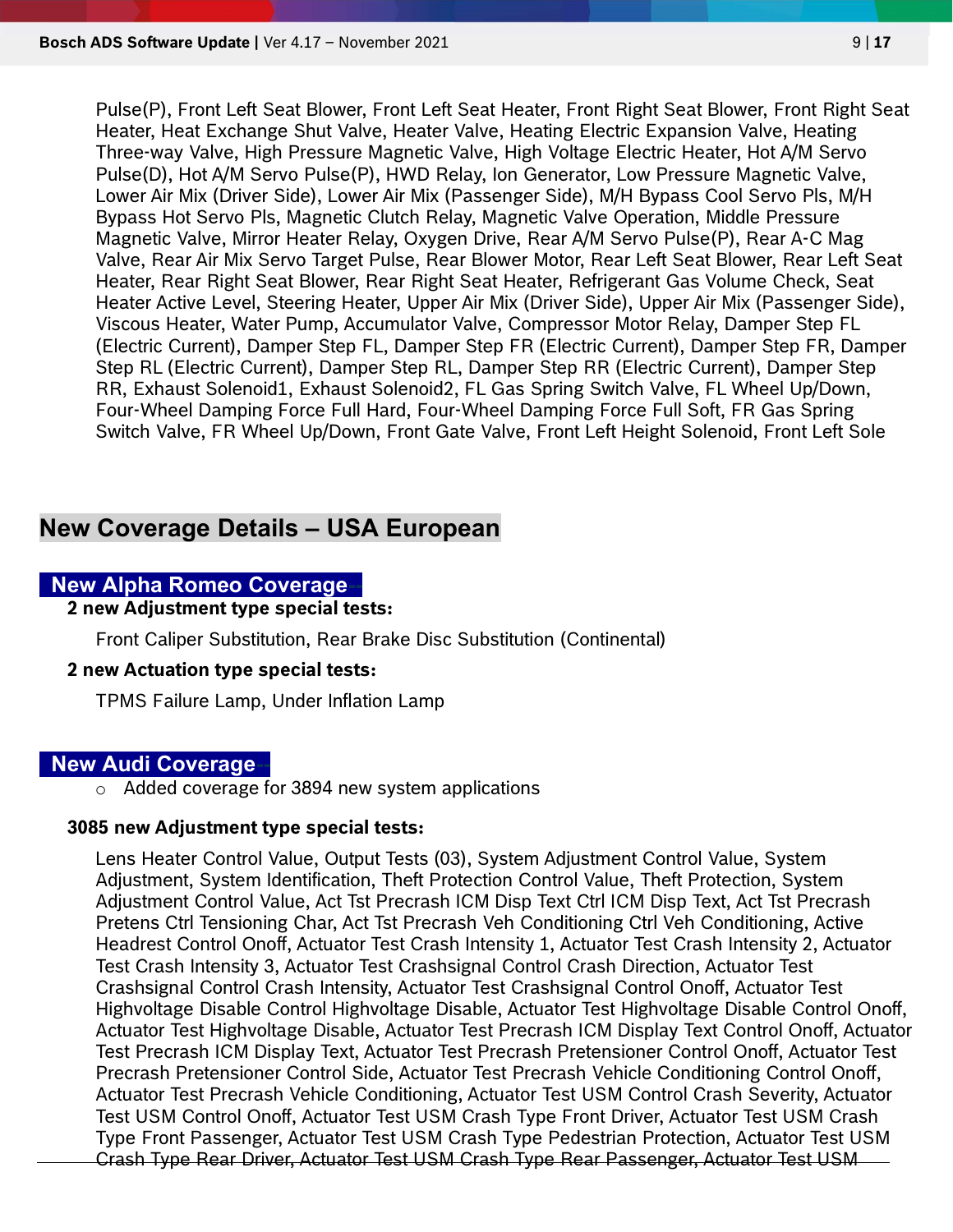Crash Type Rollover, Actuator Test USM Crash Type Side Driver, Actuator Test USM Crash Type Side Passenger, Airbag Crash Signal Rest Of World, Airbag Indicator Light Off, Crash Signal, Ds Belt Buckle Illumination, Error Lamp, Error Text Output, ESP-Data (Brake), ESP-Data (Variants), Front-Passenger Airbag Indicator Lamp (off), Left Side 2nd Row Actuator Test Precrash Pretensioner, Left Side Actuator Test Precrash Pretensioner, Output Tests (03), Passenger Airbag Off Display, Passenger- Airbag-Off Display Control Onoff, PODS Serial Number, Ps Belt Buckle Illumination, PWM Signal Belt, Rear Centre Belt Catch Lighting, Rear Left Belt Catch Lighting, Rear Right Belt Catch Lighting, Right Side 2nd Row Actuator Test Precrash Pretensioner, Right Side Actuator Test Precrash Pretensioner, Rolloverbars Control Onoff, Rolloverbars, Theft Protection Control Option, Theft Protection, Vehicle Conditioning, Warning Message, Antenna Pow Adjustment Loop Test VW Common Ctrl State Sig Path, Antenna Power Adjustment Loop Test VW Common Control State 1, Antenna Power Adjustment Loop Test VW Common Control State 2, Antn Pow Adjustment Loop Test VW Common Ctrl State Trans Power, Transmission Power Test VW Common Control State 1, Transmission Power Test VW Common Control State 2, Transmission Power Test VW Common Control State 3, Transmission Power Test VW Common Control State Signal Path, Transmission Power Test VW Common Control State, Transmission Power Test VW Common Ctrl State Transmission Power, Assembly Mountings Actuators, Buzz Test Control Value, Buzz Test, Engine Mount 1 Control Value, Engine Mount 1, Engine Mount 2 Control Value, Engine Mount 2, Send Current Map, Send Reference Map, Acoustics, Boost Pressure, Oil Temperature, Segment Test, Stopwatch, Auxiliary Heater Fuel Supply, Circulation Pump, Combustion Air Blower, Combustion Blower Test Control Value On Off, Combustion-Air Blower, Coolant Circulation Pump Control Value On Off, Coolant Pump Switching Valve, Coolant Shut-Off Valve Control Value On Off, Dosing Pump Test Control Value On Off, Dosing/Metering Pump, Flame Monitor/glow Element Unit, Fresh Air Blower Activation, Fuel Heating Element Actuation Test Control Value On Off, Fuel Metering Pump, Fuel Pre-Heating Heater, Fuel Pump Relay Control Test Control Value On Off, Glow-Plug with Flame Monitoring, Heater Engine Coolant Blocking Valve, Heater Glow Plug Test Control Value On Off, Output Tests (03), Recirculating Pump, System function test, Clutch 2 For All Wheel Drive, Clutch Valve 2 For Four-Wheel Drive, Clutch Valve For Four-Wheel Drive, Fill Pressure Lines, Front Axle Torque Request, Haldex Trans Act Ctrl Val Haldex Trans Act, Lck Elec Act Ctrl Val Haldex Trans Act, Output Tests (03), Pressure Test, Pump For All Wheel Drive Electronic Valve 1, Pump For All Wheel Drive Electronic Valve 2, Pump For All Wheel Drive Electronic Voltage Value, System Identification, Torque Demand Left Level 1, Torque Demand Left Level 2, Torque Demand Left Level 3, Torque Demand Right Level 1, Torque Demand Right Level 2, Torque Demand Right Level 3, Actuate Charging Connection 1, Actuate Charging Connection 2, Battery Charging Button Indicator Light Control Value, Battery Charging Button Indicator Light, Charge Flap Lock A Control Value Flap Locking, Charge Indicator Lamp 1, Charge Indicator Lamp 2, Charging Con A Ind Lights Tst VW Com Ctrl St, Charging Con A Lck Tst Ctrl Val Con Lck, Charging Con B Ind Lights Tst VW Com Ctrl St, Charging Con B Lck Tst Ctrl Val Con Lck, Charging Connector A Indicator Lights Test Control Value LED, Charging Connector A Locking Test, Charging Connector B Indicator Lights Test Control Value LED, Charging Connector B Locking Test, Control Lamp Button Load Profile, Hv Batt. Charge Warning Lamp, Hv Batt.immediate Charging Button, Hv Charging Cable Indicator Lamp, Reset Hv Charge Cable Mating Cyc.,Charge Flap Lock A Control Value Connector Locking, Charge Flap Lock B Control Value Connector Locking, Charging Con A Ind Lights Tst Ctrl Val Con Lck, Charging Con A Lck Tst Ctrl Val Con Lck, Charging Con B Ind Lights Tst Ctrl Val Con Lck, Charging Con B Lck Tst Ctrl Val Con Lck, Charging Connector A Ind Lights Test Ctrl Val Connector Locking, Charging Connector A Indicator Lights Test Control Value LED, Charging Connector A Locking Test Ctrl Value Connector Locking, Charging Connector B Ind Lights Test Ctrl Val Connector Locking, Charging Connector B Indicator Lights Test Control Value LED, Charging Connector B Locking Test Ctrl Value Connector Locking, HV Battery Charge/discharge Current, LKL1 Actuator Diagnosis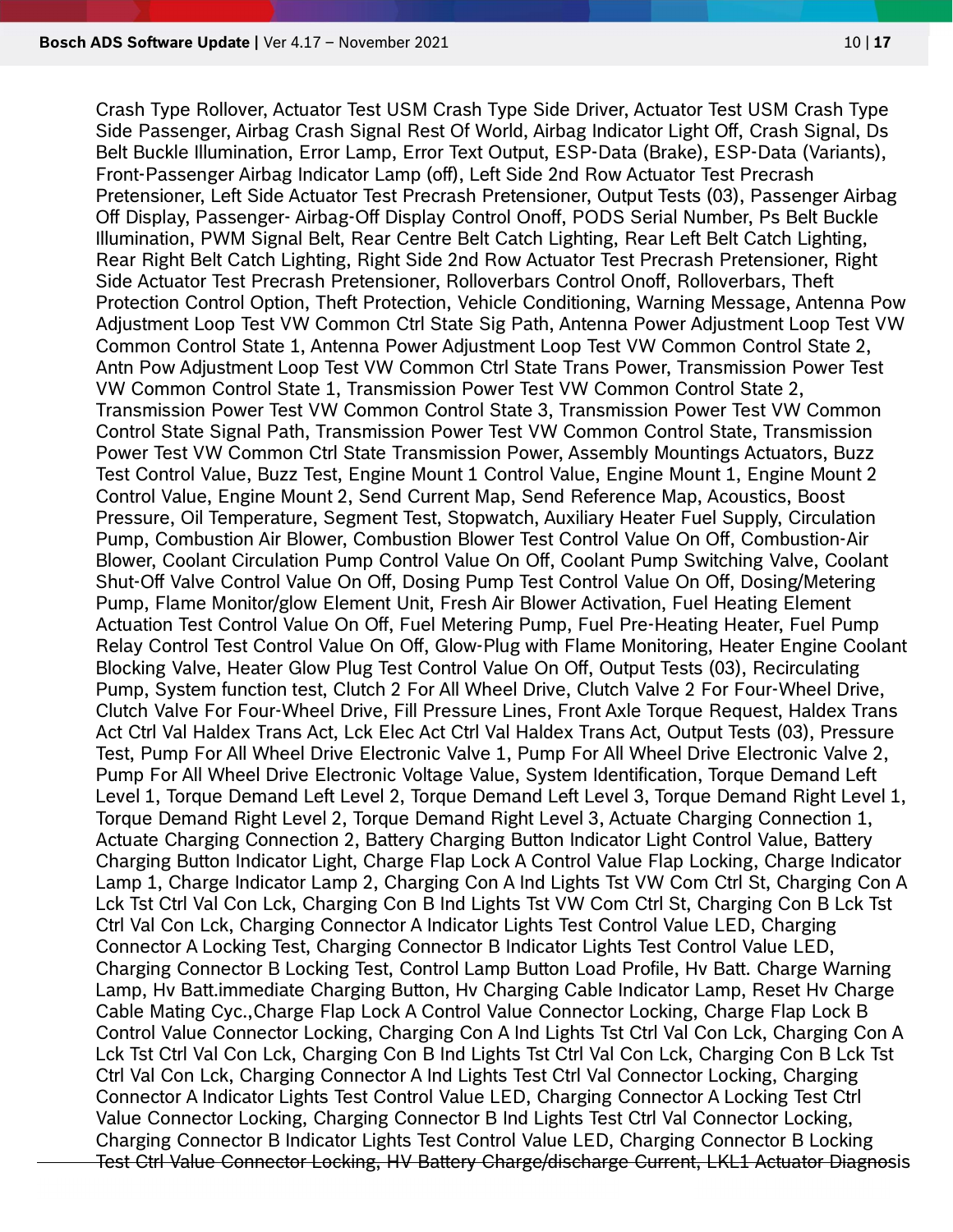Control Value LED, LKL2 Actuator Diagnosis Control Value LED, Push Button Leds Control Value, RGB1 LKL1 Actuator Diagnosis Control Value LED, RGB1 LKL2 Actuator Diagnosis Control Value LED, RGB2 LKL1 Actuator Diagnosis Control Value LED, RGB2 LKL2 Actuator Diagnosis Control Value LED, Airflow Vlv Ctrl Hyb Batterie Airflow Vlv Tar Pos, Coolant Pump Control HV Batterie Pump Duty, Cooling Valve 1 Hi Voltage Battery Cooling Valve1 Tar Position, Cooling Valve 1 Hybrid Batterie Cooling Valve1 Target Position, Cooling Valve 2 Hybrid Batterie Cooling Valve2 Target Position, Cooling Valve1 Hybrid Batterie Cooling Valve1 Target Position, Cooling Valve2 Hybrid Batterie Cooling Valve2 Target Position, Cooling Vlv 1 Hi V Bat Cooling Valve1 Tar Pos, Hv Batt.: Sv 1 Coolg.sys.opening, Hv Batt.: Sv

#### **New BMW/Mini Coverage-**

 $\circ$  Added coverage for 1251 new system applications

#### 361 new Adjustment type special tests:

Composition of High-volt Battery Unit: Read\_Out Serial Number, Control unit re-start, ECU Reset, Heating and AC Functions: Drain/Fill the Refrigerant Circuit, High-voltage Battery:Read-Out History of Last Charg Procedure, HV Battery Charge, HV Battery Control Unit Initialization, Reset Control Unit, Transportability High-voltage Battery Unit: Electric Assessment, Activate Parking Brake After Pad Replacement, Activate/Stop/Status DSC Bleeding(HL), Activate/Stop/Status DSC Bleeding(HR), Activate/Stop/Status DSC Bleeding(Prepare), Activate/Stop/Status DSC Bleeding(VL), Activate/Stop/Status DSC Bleeding(VR), Bleed, Bleeding Routine Left HA DX, Bleeding Routine Left LI DX, Bleeding Routine Right RE DX, Bleeding Routine Right VA DX, Brake Bleed Procedure, Brake Fluid Flush Reminder (CBS) Reset, Brake Pedal Pos. Sensor Zero Pos. Compensat., Clears the internal error memory of the sensor cluster, Commissioning Electric Parking Brake, Connection Brake Lines, Deactivate Parking Brake For Pad Replacement, Driving Dynamics Sensor Adjustment, DSC Brake Bleed Procedure, DSC Sensor Adjustment, ECU Reset, EPS: Steering Start-Up, Front Brake Pad Wear Indicator Reset, Initialise puncture indicator, Lateral Acceleration Sensor, Longitudinal Acceleration Sensor Adjustment, Null Balancing, Steering Wheel Angle Sensor, Perform Control-module Reset, Pressure Sensors, RDC Initialization, Rear Brake Pad Wear Indicator Reset, Reset puncture indicator, Sensor Unit Zero Position Compensation, Steering Angle Sensor Adjustment, Steering Angle Sensor Calibration, Steering Angle Sensor Centering, TPMS/RDC - Reset Production Mode, Valve current adapting, Variant Encoding, Vent Brakes, ECU Reset, Bleed, Brake Fluid Flush Reminder (CBS) Reset, Commissioning Electric Parking Brake, Deactivate Parking Brake For Pad Replacement, Driving Dynamics Sensor Adjustment, Front Brake Pad Wear Indicator Reset, Rear Brake Pad Wear Indicator Reset, A/C compressor run-in protection, AC Compressor Cutoff, Adaptation (10) / Long Adaptation (0A), Adapting Of Control Motors, Air Distribution Flaps, Bottom, Air Distribution Flaps, Middle, Air Distribution Flaps, Top, Air Mix Flap Initialization, Alarm Horn Adjustment, Assistance Driving Light Activation/Deactivation Delay, Audible Locking Confirmation, Audible Unlocking Confirmation, Auto. setting air damper control motors, Auto-Lock, Automatic Air Conditioning LEDs, Auto-Unlock, Basic Setting, Basic Settings (04), Blower Activation 80%, Calibrate Stepper Motors, Calibration Run of the Flap Motors, Cancel System Tests, Centre Console Control Panel LEDs, Comfort Operation (via Remote Control), Comfort Turn Signals (Cycles), Coming Home Activation Time, Controller Coding (07), Decrease Blower Output, Defrost Flaps 50%, Defrosting, Factory Mode, Footwell Lighting Dimming (With Open Door), Footwell Lighting Dimming (with Terminal 58d), Fresh/Circulating Air Flap 50%, Headlight Washer Activation Delay, HVAC: Installation Position of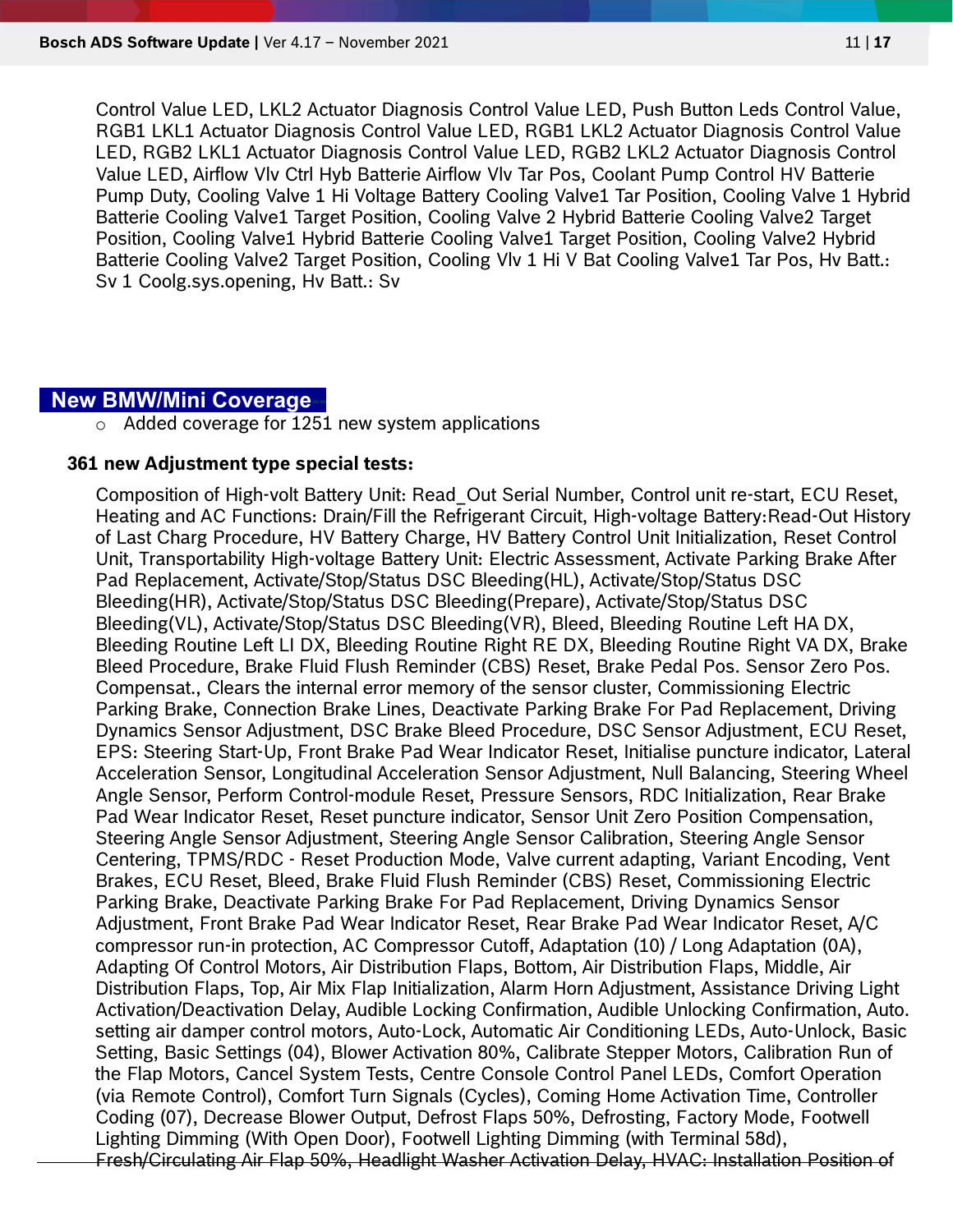Flap Motors, Inclination Sensor Sensitivity, Increase Blower Output, Interior Monitoring Sensitivity, Learned Values Reset, Leaving Home Time, LIN-bus Reset, Log-in(11) Adaptation(10), Log-in(11), Controller Coding(07), Log-in(11) or Coding II(11), Microfilter Reset, Move to fitting position, Newly Address The Air Distribution Flap Motors, Perform Control-module Reset, Rear Stratification Flap 50%, Rear Window Outside Mirror Heater Activation Time, Remote Control Adaptation, Replace refrigerant, Reset Auxiliary Heater Start Inhibit, Reset Cooling Media Compressor Gen. 2.0, Right Air Mix Flap 50%, Selective (Single) Door Locking, Start Auto-address for Flap Motors, Unlock Independent/Aux Heater, Ventilation Flaps 50%, Visual Comfort Operating/Closing Confirmation, Visual Locking Confirmation, Charge air suspension struts, Drain air spring struts, Airbag Configuration, Perform Control-module Reset, Read airbag igniter circuits status, Resistances of airbag igniter circuits, Seat Occupancy Detection, Front Passenger, Microphone Sensitivity Adjustment, Activate/Deactivate Transportation Mode, Button Illumination, Slide/Tilt Sunroof Initialization, A/C compressor run-in protection, Adaptation (10) / Long Adaptation (0A), Air Mix Flap Initialization, Alarm Horn Adjustment, Assistance Driving Light Activation/Deactivation Delay, Auto. setting air damper control motors, Auto-Lock, Auto-Unlock, Calibrate Stepper Motors, Calibration Run of the Flap Motors, Comfort Operation (via Remote Control), Comfort Turn Signals (Cycles), Coming Home Activation Time, Factory Mode, Headlight Washer Activation Delay, HVAC: Installation Position of Flap Motors, Inclination Sensor Sensitivity, Interior Monitoring Sensitivity, Learned Values Reset, Leaving Home Time, LIN-bus Reset, Log-in(11) Adaptation(10), Log-in(11) Log-in(11) Controller Coding(07), Log-in(11) or Coding II(11), Move to fitting position, Newly Address The Air Distribution Flap Motors, Perform Control-module Reset, Rear Window Outside Mirror Heater Activation Time, Remote Control Adaptation, Replace refrigerant, Reset Auxiliary Heater Start Inhibit, Reset Cooling Media Compressor Gen. 2.0, Selective (Single) Door Locking, Start Auto-address for Flap Motors, Initialization of Soft Top, Valvetronic Limit Position Learning Mode, Classic Memory Reset, Coding Data Reset Control, ECU Reset, Perform Control-module Reset, Reset Steering Angle Calibration, Reset transfer case oil wear data, Transfer Box - Calibration, Transfer Box - Replace Control Unit, Transfer Box (VTG): Replace Control Unit, Transfer Box Oil Change

## New Fiat Coverage

#### 2 new Adjustment type special tests:

Front Caliper Substitution, Rear Brake Disc Substitution (Continental)

#### 2 new Actuation type special tests:

TPMS Failure Lamp, Under Inflation Lamp

#### **New Jaquar Coverage-**

o Added coverage for 22 new system applications

#### 5 new special tests:

Auto Hi Beam On-Of Stat -Electrochromatic Mir O-P Dark, Auto High Beam On-Off Status - Automatic High Beam Requested, Automatic High Beam On-Off Status -Reverse Inhibit Active, Self Test - Camera System, Self Test - CEM System

## **New Land Rover Coverage-**

 $\circ$  Added coverage for 165 new system applications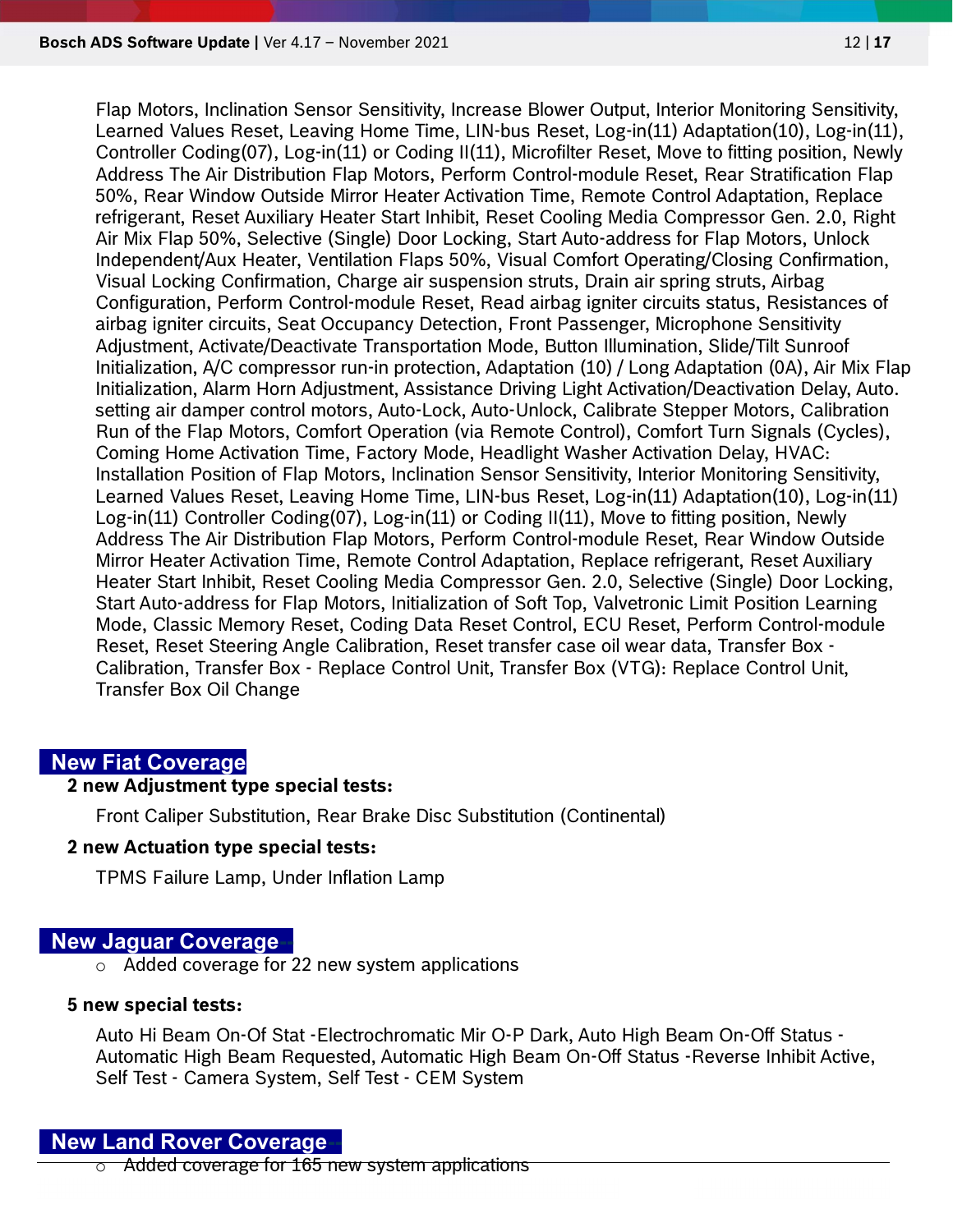#### 5 new special tests:

Auto Hi Beam On-Of Stat -Electrochromatic Mir O-P Dark, Auto High Beam On-Off Status - Automatic High Beam Requested, Automatic High Beam On-Off Status -Reverse Inhibit Active, Self Test - Camera System, Self Test - CEM System

## **New Mercedes Coverage**

#### 191 new special tests:

Activate The Function 'Tire Pressure Loss Warning', Brake Pad Replacement Step 1 (Release), Brake Pad Replacement Step 2 (Close), Calibration Of Acceleration Sensor, Calibration Of Component 'Electric Parking Brake', Calibration Of Component ESP Control Valves, Electronic Stability Program Calibration At Standstill, Reset Steering Wheel Angle Sensor Adaptation Values, Reset Tire Control Indicator (TCI), Sensor Unit Calibration, Sensor Unit Zero Position Compensation, Solenoid Valve Calibration, Special Function VIN, Teach-in The Component 'Electric Parking Brake', Level Calibration, Move To Calibrated Vehicle Level, Reset Compressor Actuation History, Reset Of Compressor Operating Time, Suspension Level Calibration, Adjustment Lag Time Audio Output, ECU Reset, Radio Presets AM, Radio Presets FM, Calibration Of Steering Angle Sensor, Deactivate Transportation Mode, High Voltage Component Lock Engagement, High-Voltage Component Lock Disengagement, Adapting Of Control Motors, Automatic Setting Air Damper Control Motors, Basic Setting, Breaking-In Of Refrigerant Compressor, Customer Request, Front Control Motor Basic Settings, Normalization of actuator motors, Refrigerant Compressor Run-In, Reset Adaption To Factory Setting, Special Settings, Teach-In Of Actuator Motors After Actuator Motor Replacement, Teach-In Of Actuator Motors, Transfer Of Manufacturer Default Settings, Workshop Code, Adapt/Matching After ECU Replacement, Adaptation/ Matching After Control Unit Replacement, Reset Adaption Value, Reinitialize the Active Service System (ASSYST), Reset Of Function 'Ring memory', Reset Vacuum Pump Actuation Counter, Control Module Reset, Normalization Of Power Window, Control unit re-start, Deactivation of Production Mode, Control unit re-start, Start Control Unit Reset, Normalization, Correction Programming of Ignition, Enabling Of Engine Start After Crash Event, Enrich In Case Of Poor Fuel Quality, Enriching The Fuel-Air Mixture By 10%, Enriching The Fuel-Air Mixture By 23%, Fuel Mixture Adjustment, Increase Idle Speed With Range Engaged, Increase Idling Speed, Initialization After Crash, Injector Quantity Adjustment, Mixture Adaptation, Octane number adjustment 89 RON, Octane number adjustment 91 RON, Octane number adjustment 93 RON, Octane number adjustment 95 RON, Reduce Idling Speed With Range Engaged, Reduce Idling Speed, Regeneration of the Diesel Particulate Filter (DPF), Reset Adaptation Parameters, Reset Adaption To Factory Setting, Reset After Replacing Engine, Reset Fuel Adaptation Parameters, Reset Idle Speed in Gear, Reset Idling Speed To Factory Setting, Reset Injector Lift Compensation, Reset Of Mixture Adaptation Values, Resetting Adaptation Values, Resetting Reading Of Frequency Counter For Ethanol, Rotor Sensor Adaptation (Crank Learn), Status Of Teach In Processes, Teach In Of Positions For Camshafts, Teach In Of Throttle Valve Stop, Teach In Sensor Rotor Adaptation, Teach-in Process After Replacing The Combustion Engine, Teaching In the Ethanol Proportion In The Fuel, Throttle Valve Adaption, Adapt/Matching After ECU Replacement, Entry Of Manufacture Date Of Headlamp, Headlamp Range Adjustment, Operating Hrs Ctr Reset-Parking,Standing,Daytime Running Lights, Reset Operating Hours Counters Of LF Headlamp Unit, Reset Operating Hours of Front Fan Motor 1, Reset Operating Hours of Front Headlight, Reset Operating Hours Of Left Front Lamp Unit Fan Motor 2, Resetting Of Assignment Of Control Unit To Vehicle Side, Resetting The Operating Hours Counter Of Left Xenon Headlamp, Resetting The Operating Hours Counter Of Right Xenon Headlamp, Store Vehicle Reference Level, Zero Position Adjustment, Entry Of Manufacture Date Of Headlamp, Headlamp Range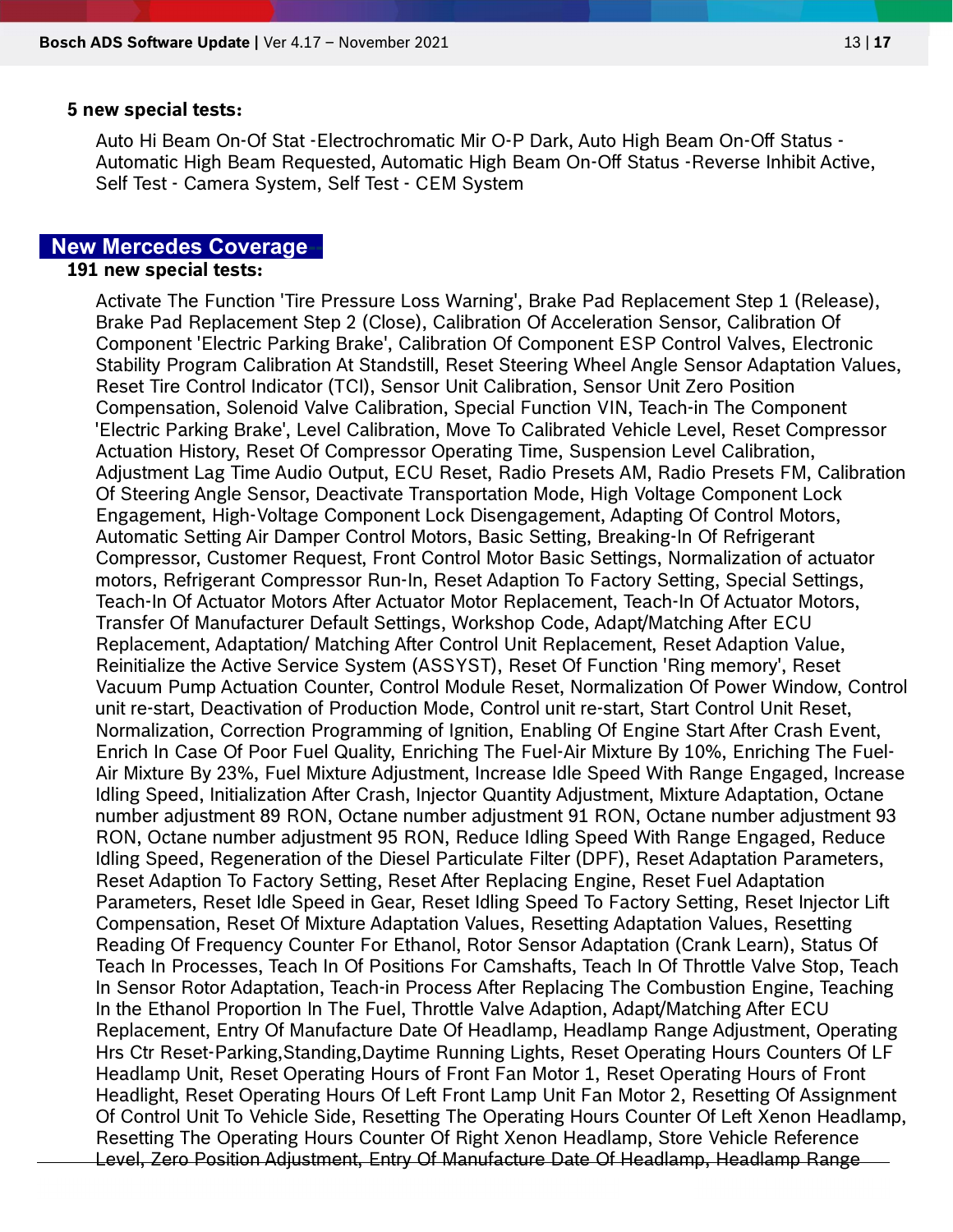Adjustment, Operating Hrs Ctr Reset-Parking,Standing,Daytime Running Lights, Reset Operated Hour Counter Headlamp, Reset Operating Hours of Front Fan Motor 1, Reset Operating Hours of Front Headlight, Resetting the Component (Right front lamp unit fan motor 2), Axle Sensor Zero Point Programming, Control Unit Run-On Time Adjustment, Assyst Plus Reinitialization, Clear Confirmed Overall Maintenance, Confirm Maintenance - 229.1 Oil, Confirm Maintenance - 229.3 Oil, Confirm Maintenance - 229.31 Oil, Confirm Maintenance - 229.5 Oil, Confirm Maintenance - 229.51 Oil, Confirm Maintenance - Standard Oil, Confirmation Of General Maintenance, Current Menu Settings, Date And Time, Oil Grade Factor, Reinitialize the Active Service System (ASSYST), Reset Adaption To Factory Setting, Reset General Maintenance, Reset Mistaken General Maintenance, Reset Of Function 'Ring memory', Resetting Of Service-Interval Display, Service Interval Display Reset, Service Interval Reset Faulty, Service Requirement, Total Maintenance Reset, Transfer Of Manufacturer Default Settings, Pairing Audio/Comand MBRACE (Internet Connection), Transmit VIN To Control Module 'Mbrace', Coding Reset, Initial Startup, Reset Learned Values, Reset of coding, Reset Steering Angle Offset Values, Variant Coding Reset, Anti-Pinch Protection Teach-in Process, Sun Roof Initialization, Battery Replacement, Confirmation Of Battery Change, SDR Clear History Get Position Start, Activate Showroom Mode, Reset Frequency Counter, Head Restraint Adjustment, Normalization, Adblue Circuit System Bleeding, Adblue Circuit System Drainage, Adblue Pump Initialization, Adblue Tank Level Sensor Calibration, Reset Adaptation Parameters, Teach-in After Replacement Of 'AdBlue® Metering Valve', Calibrate Control Unit ISM for Direct Select Module, Calibrate ECU (Intelligent Servo Module / DIRECT SELECT), Control Unit Calibration, Perform Calibration, Teach-in Of Drive Authorization System, DVC/DEC Microphone Calibration, Fan Initiate/Stop

#### **New Volkswagen Coverage-**

#### 2602 new special tests:

Adaptation (10) / Long Adaptation (0A), Basic Settings (04), Log-in(11) Adaptation(10), Log-in(11) Basic Settings(04), Log-in(11) or Coding II(11), Security Access(16) Basic Settings (04), Activate/Deactivate Roller Dynamometer Mode, Adaption After Adjustment, Basic Settings (04), Braking to Standstill, Collision Prevention 1 (Special Methods 1), Collision Prevention 2 (Front-Assist), Hydraulic Brake Assistant (Special Methods 2), Locking for Coding/Flashing, Log-in(11) Adaptation(10), Log-in(11) Basic Settings(04), Log-in(11) or Coding II(11), Security Access (16) Adaptation (10) / Long Adaptation (0A), Security Access(16) Basic Settings (04), SWaP Function Crypt Data ID, SWaP Function Transfer Crypt Data, System Shut-off, Transfer Configuration, Variant Encoding, Activate/Deactivate Roller Dynamometer Mode, Transfer Configuration, Airbag Control Unit: Reset Counter (roll-Over Protection Trigge, Airbag Control Unit: Roll-Over Protection Test, Basic Setting Seat Occupied Recognition, Basic Settings (04), Battery Separating Deactivation, Battery Separating Relay Deactivation, Calibration Data PreCrash 2, Calibration Data PreCrash, Component Protection (Vehicle Identification Number), ESP-Data (Brakes), ESP-Data (Powertrain), Front Driver Airbag Deactivation, Front Driver Belt Tensioner Deactivation, Front Driver Head Airbag Deactivation, Front Driver Side Airbag Deactivation, Front Passenger Airbag Deactivation, Front Passenger Airbag Shut-Off Switch Deactivation, Front Passenger Belt Tensioner Deactivation, Front Passenger Head Airbag Deactivation, Front Passenger Side Airbag Deactivation, Learned Values (Vehicle Data), Log-in(11) Adaptation(10), Log-in(11) Basic Settings(04), Log-in(11) or Coding II(11), Mounting Position Calibration SC, Null Balance Seat Occupied Recognition, Occupant Detect System, Passenger Seat Occupation Recognition Sensor Deactivation, PODS Rezero, PODS Serial Number Adjustment, Pretensioner Left Serial Number, Pretensioner Right Serial Number, Programming Data Pretensioner 2nd Row Left, Programming Data Pretensioner 2nd Row Right, Programming Data Pretensioner Left, Programming Data Pretensioner Right, Rear Center Belt Tensioner Deactivation, Rear Driver Belt Tensioner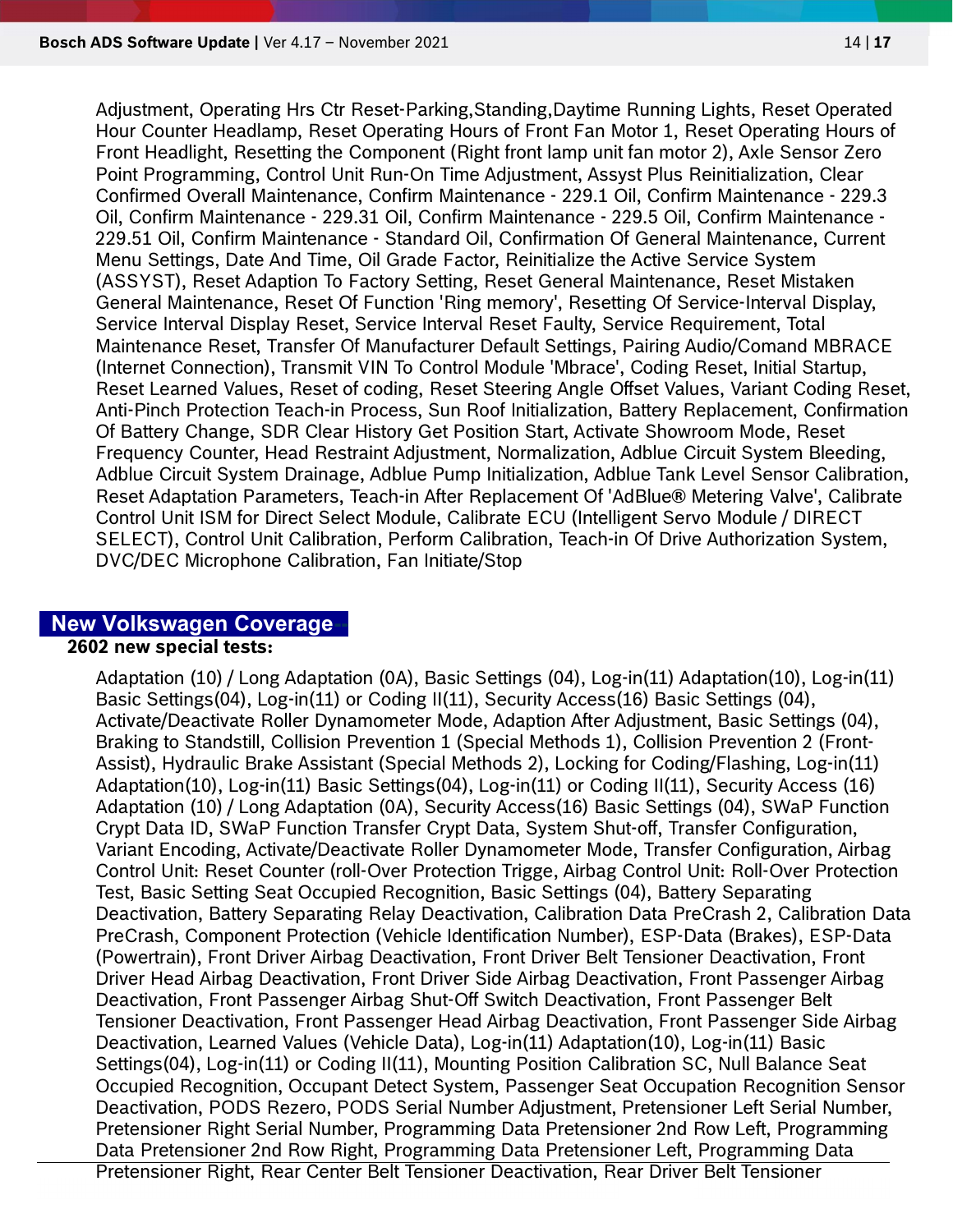Deactivation, Rear Driver Side Airbag Deactivation, Rear Passenger Belt Tensioner Deactivation, Rear Passenger Side Airbag Deactivation, Reset Counter For Rollover-Bar-Deployment, Reset Rollover Trigger Counter, Roll-Over Bars Deactivation, Roll-Over Bars Trigger Counter Reset, Rollover Protection Test, Seat Occupant Recognition Basic Setting, Seat Occupied Recognition Control Module Basic Setting, Seat Occupied Recognition Reset, Seat Occupied Recognition, Security Access(16) Basic Settings (04), Transfer Configuration, Delay Timer Before ECU Goes Off, Delayed Accessory Power After Clamp 15 Off Com, Delayed Accessory Power After Clamp 15 Off Edge, Delayed Accessory Power After Clamp 15 Off, Direct Test Mode Input, Knockout Test Mode, Protection CAN Wakeup, Protection RH850 WakeUp, Reset of Adaption Values, Reset of Adjustment/Calibration Values, Transfer Configuration, Access EEPROM Value, Activation Of Bypassvalve Starting In Control Pause Threshold F, Additional Heater Glow Plug: Reset Adaptation Values, Additional Heating Lower Threshold Coolant Fluid Temp, Additional Heating Lower Threshold Outdoor Temp, Additional Heating Temp Threshold Big To Med, Additional Heating Temp Threshold Big To Power, Additional Heating Temp Threshold Low To Control Pause, Additional Heating Temp Threshold Low To Med, Additional Heating Temp Threshold Med To Big, Additional Heating Temp Threshold Med To Low, Additional Heating Temp Threshold Power To Big, Additional Heating Temp Threshold Start To Control Pause Or Add, Additional Heating Temp Threshold Start To Control Pause, Additional Heating Threshold For Start Delay Time, Additional Heating Upper Threshold Outdoor Temp, Addtional Heating Upper Threshold Coolant Fluid Temp, Adjustment Fuel Feed Pump On Low Fuel Level, Auxiliary Heating, Auxiliary Heating/Venting Aid, Auxiliary Heating/Venting Shut-OFF, Basic Settings (04), CO2 Setting, Combustion Air Blower CO2 Setup, Combustion Air Blower Setting (Low Speed), Confirmation Sound, Continuous Control Of Bypass Valve After Deactivation Of Heater, Deactivation Heating Setting, Delay Time For Undervoltage Detection Active Heater, Delay Time Threshold For Reset Of Running Information To Engine, Dosage Pump CO2 Volume Adjustment, EEPROM Address, Electronic Fuel Pump Threshold Amount Of Fuel In Chamber, Electronic Fuel Pump Threshold For Activation Time Active Heate, Electronic Fuel Pump Threshold For Activation Time Before Heati, Electronic Fuel Pump Threshold For Maximum Remaining Time Witho, Enable Control Unit, Factory Reset, Front Buzzer Frequency, Front Buzzer Volume, Fuel Level Threshold For Deactivation Electroic Fuel Pump, Fuel Line Filling Setting, Glowplug replacement, Heater Or Metering Pump Deactivation, Heater Start (Customer Service), Heater Unblock Setting, Heater Unlock, Heater Unlocking Setting, Heating For Production Setting, Heating for Service Setting, Insufficient Voltage Threshold, Insufficient Voltage Time Threshold, Learn Vehicle Identification Number (VIN), Line Filling Duration, Line Filling Enabling, Log-in(11) Adaptation(10), Log-in(11) Basic Settings(04), Log-in(11) or Coding II(11), Low Voltage Shut-Off, Matching The ECU To Fuel Type (Gasoline Or Diesel), Metering Pump Activation, Program Remote Control, Radio Sender Transfer Setting, Rear Buzzer Frequency, Rear Buzzer Volume, Recirculation Pump During Auxiliary Heating, Recirculation Pump Lock Adaptation, Recirculation Pump Replacement, Remote Control Barcode, Remote Control Learning, Remote Control Unit Learning, Remote Control: Receiver, Reset Adaption Value, Reset Coolant Pump Adaption Values, Reset Factory Defaults, Reset of Adjustment/Calibration Values, Reset Of First Filling Status, Security Access(16) Basic Settings (04), Service Light Reset, Shut Off Conditions, Supplementary Heater: Adapting, Supplementary Heater: Reset Adaptation Values, Supplementary Heater: Reset Starter Interlock, Supplementary Heater: Test, Temp Threshold Activate Climate Control, Temp Threshold Auxiliary Heater: Full Load After Partial Load, Temp Threshold Auxiliary Heater: Partial Load After Full Load, Temp Threshold Auxiliary Heater: Start After Control Pause, Temp Threshold Big To Med, Temp Threshold Big To Power, Temp Threshold Low To Control Pause, Temp Threshold Low To Med, Temp Threshold Med To Big, Temp Threshold Med To Low, Temp Threshold Power To Big, Temp Threshold Start Out Of Control Pause, Temp Threshold Start To Control Pause Or Heating Mode, Temperature Difference For Bypass Valve Opening, Temperature Threshold Auxiliary Heater: Control Pause, Temperature Threshold: Ambient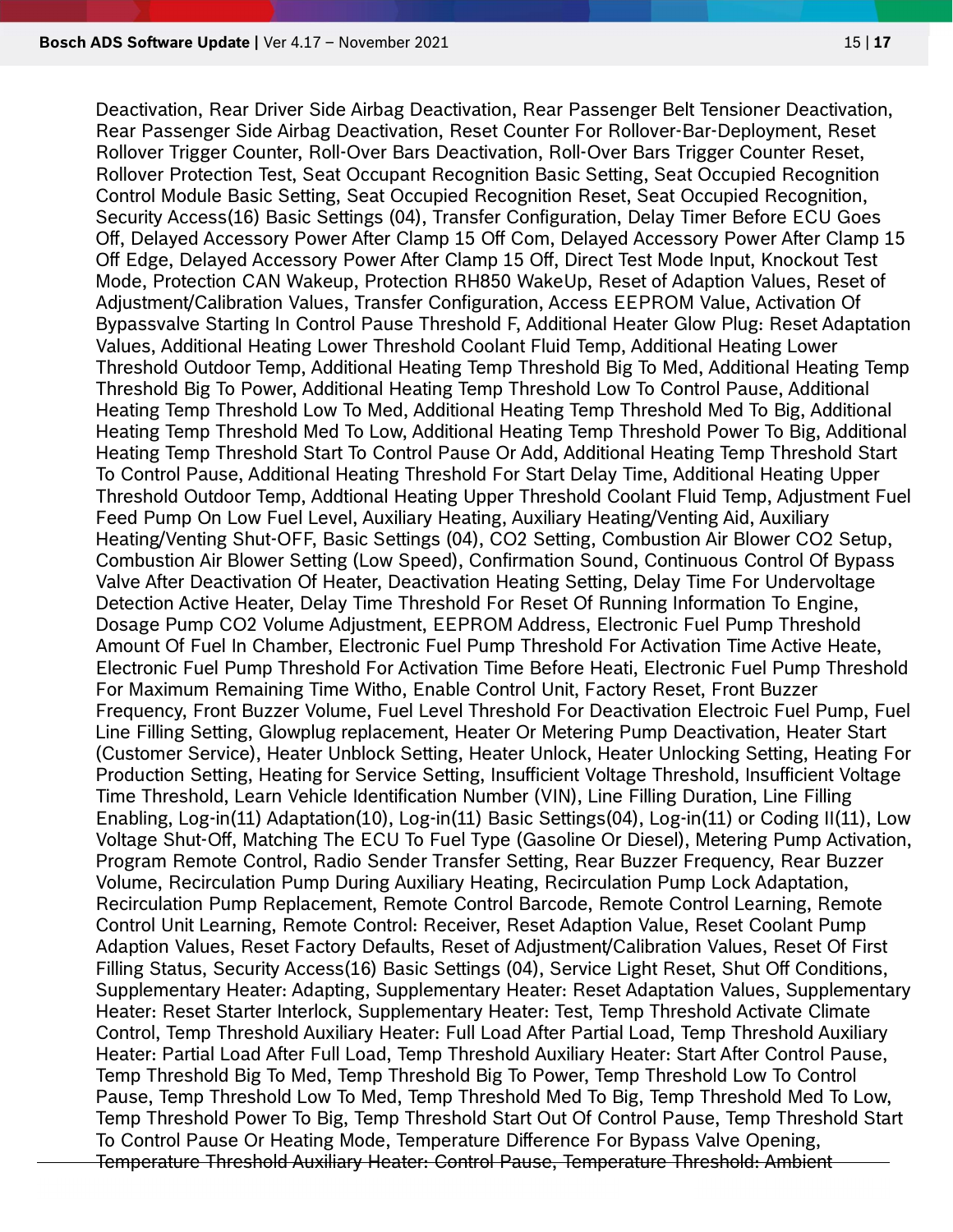Temperature, Temperature Threshold: Coolant Temperature, Time Bypass Valve Activated After Caster Finished, Time For Opening Bypass In Control Pause, Transfer Configuration, Undervoltage Heater Turn-Off, Variant Encoding, Write Configuration, Adapt Cardan Sync, Basic Setting - Calibrate All Wheel Drive Clutch Pump

**New Volvo Coverage-**

o Added coverage for 99 new system applications

--------------------------------------------------------------------------------------------